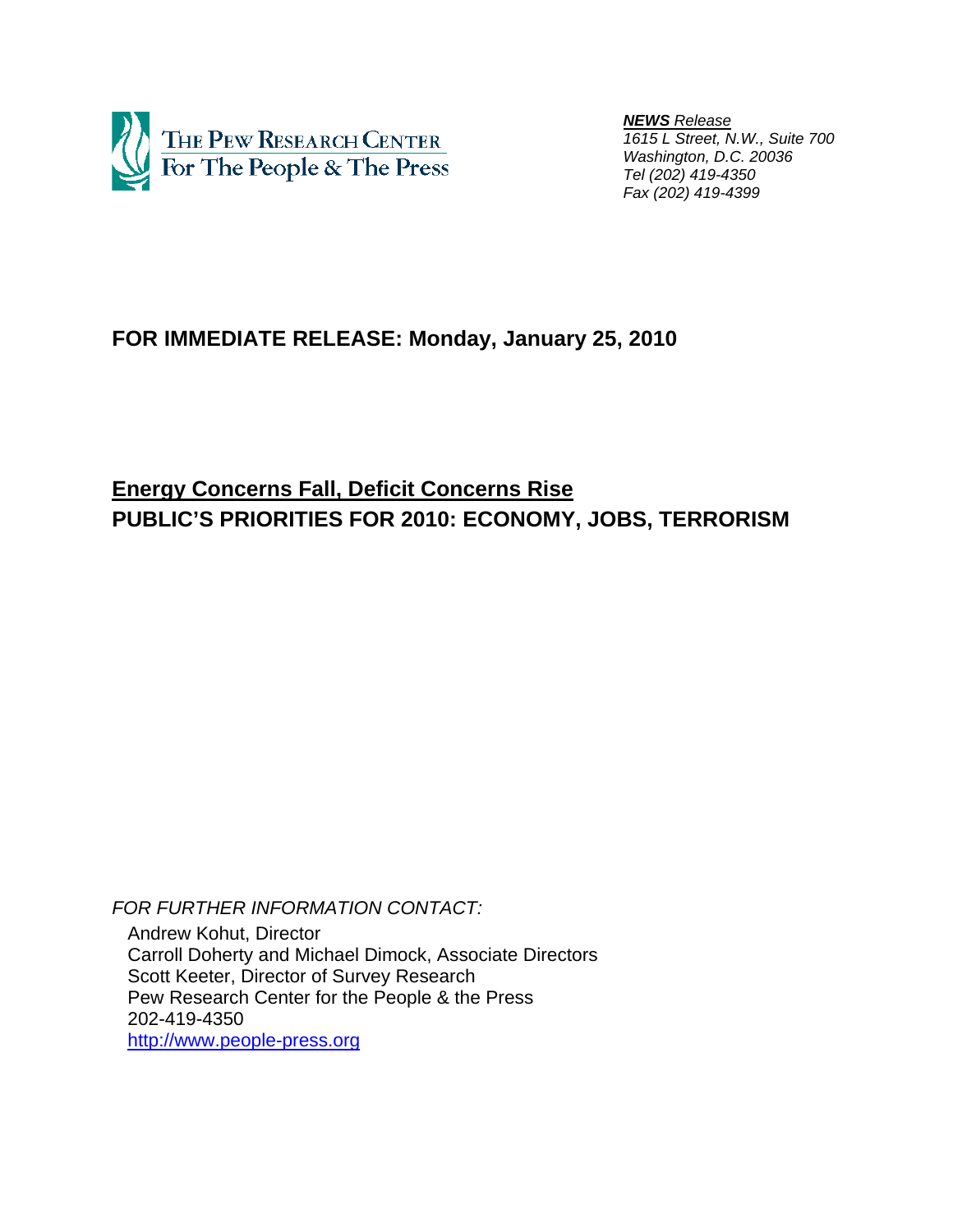# **Energy Concerns Fall, Deficit Concerns Rise PUBLIC'S PRIORITIES FOR 2010: ECONOMY, JOBS, TERRORISM**

As Barack Obama begins his second year in office, the public's priorities for the president and Congress remain much as they were one year ago. Strengthening the nation's

economy and improving the job situation continue to top the list. And, in the wake of the failed Christmas Day terrorist attack on a Detroitbound airliner, defending the country from future terrorist attacks also remains a top priority.

 At the same time, the public has shifted the emphasis it assigns to two major policy issues: dealing with the nation's energy problem and reducing the budget deficit. About half (49%) say that dealing with the nation's energy problem should be a top priority, down from 60% a year ago. At the same time, there has been a modest rise in the percentage saying that reducing the budget deficit should be a top priority, from 53% to 60%.

 Other policy priorities show little change from a year ago. For example, despite the



ongoing debate over health care reform, about as many now call reducing health care costs a top priority (57%) as did so in early 2009 (59%). In fact, the percentage rating health care costs a top priority is lower now than it was in both 2008 (69%) and 2007 (68%).

In addition, the percentage placing top priority on providing health insurance to the uninsured stands at 49%. That is little changed from a year ago and off its high of 61% in January 2001. Notably, there is now a wider partisan gap in opinion about this issue than for any of the other 20 issues in the survey: fully 75% of Democrats rate providing health insurance to the uninsured as a top priority compared with just 26% of Republicans.

 More than six-in-ten Americans say securing the Social Security system (66%) and securing the Medicare system (63%) should be top priorities for Obama and Congress. About as many (65%) say that improving the educational system should be a top policy priority. For all three items, public evaluations are not significantly different than they were one year ago.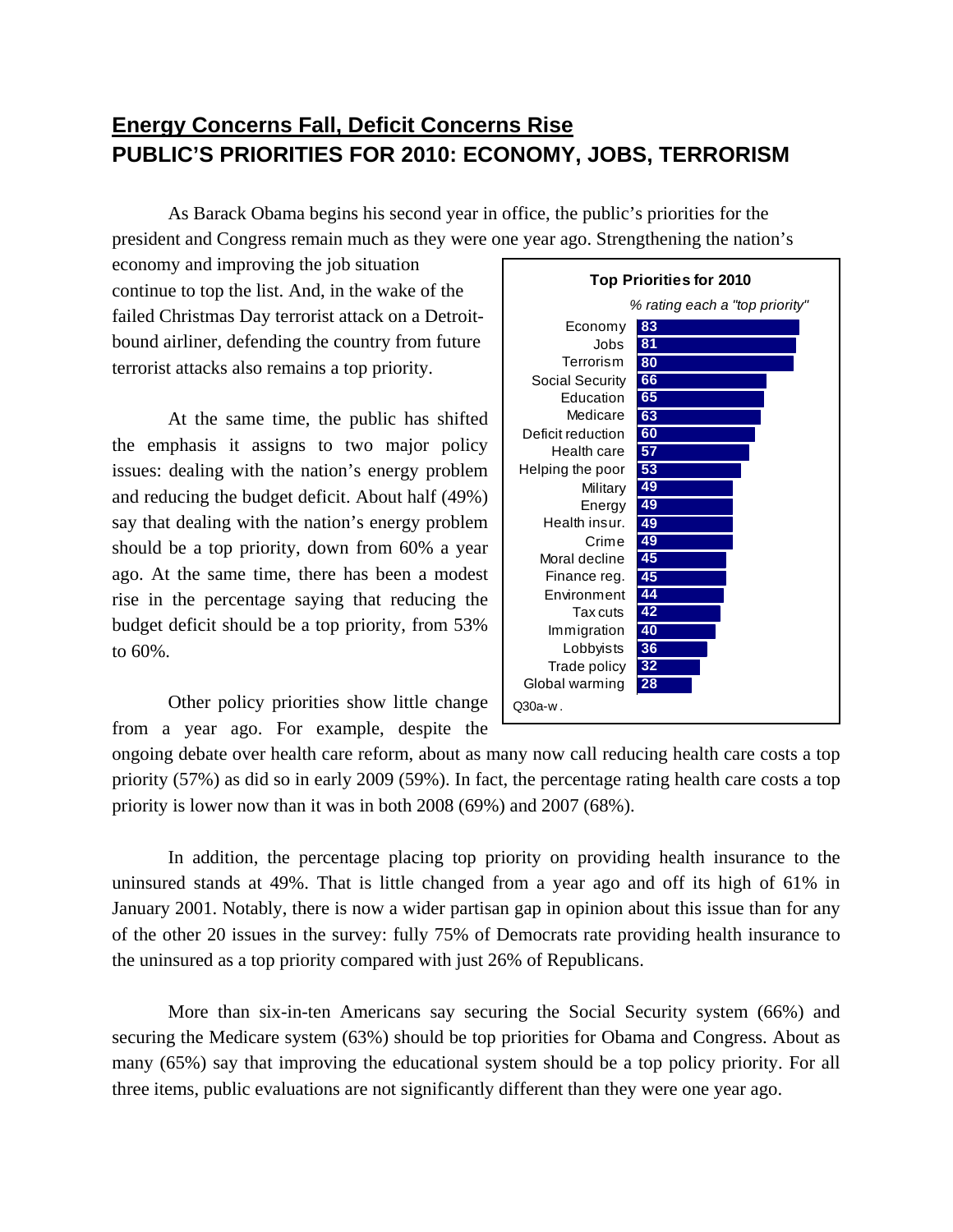In the wake of the financial crisis, the public does not place increased financial regulation among its top policy priorities. Fewer than half (45%) say stricter regulation of financial institutions should be a top priority for the president and Congress.

| <b>Top Domestic Priorities for Obama and Congress</b> |      |      |                          |                          |                          |                |      |      |      |      |         |
|-------------------------------------------------------|------|------|--------------------------|--------------------------|--------------------------|----------------|------|------|------|------|---------|
| Percent considering each                              | Jan  | Jan  | Jan                      | Jan                      | Jan                      | Jan            | Jan  | Jan  | Jan  | Jan  | $09-10$ |
| as a "top priority"                                   | 2001 | 2002 | 2003                     |                          |                          | 2004 2005 2006 | 2007 | 2008 | 2009 | 2010 | change  |
| Strengthening nation's economy                        | 81   | 71   | 73                       | 79                       | 75                       | 66             | 68   | 75   | 85   | 83   | $-2$    |
| Improving the job situation                           | 60   | 67   | 62                       | 67                       | 68                       | 65             | 57   | 61   | 82   | 81   | -1      |
| Defending US against terrorism                        | --   | 83   | 81                       | 78                       | 75                       | 80             | 80   | 74   | 76   | 80   | $+4$    |
| Securing Social Security                              | 74   | 62   | 59                       | 65                       | 70                       | 64             | 64   | 64   | 63   | 66   | $+3$    |
| Improving educational system                          | 78   | 66   | 62                       | 71                       | 70                       | 67             | 69   | 66   | 61   | 65   | $+4$    |
| Securing Medicare                                     | 71   | 55   | 56                       | 62                       | 67                       | 62             | 63   | 60   | 60   | 63   | $+3$    |
| Reducing budget deficit                               | --   | 35   | 40                       | 51                       | 56                       | 55             | 53   | 58   | 53   | 60   | $+7$    |
| Reducing health care costs                            | --   | --   | --                       | --                       | --                       | --             | 68   | 69   | 59   | 57   | $-2$    |
| Dealing with problems of poor                         | 63   | 44   | 48                       | 50                       | 59                       | 55             | 55   | 51   | 50   | 53   | $+3$    |
| Strengthening the military                            | 48   | 52   | 48                       | 48                       | 52                       | 42             | 46   | 42   | 44   | 49   | $+5$    |
| Dealing with US energy problem                        | --   | 42   | 40                       | 46                       | 47                       | 58             | 57   | 59   | 60   | 49   | $-11$   |
| Providing health ins. to uninsured                    | 61   | 43   | 45                       | 54                       | 60                       | 59             | 56   | 54   | 52   | 49   | -3      |
| Reducing crime                                        | 76   | 53   | 47                       | 53                       | 53                       | 62             | 62   | 54   | 46   | 49   | $+3$    |
| Dealing with moral breakdown                          | 51   | 45   | 39                       | 45                       | 41                       | 47             | 47   | 43   | 45   | 45   | 0       |
| Stricter rules for financial institutions             | --   | --   | --                       | $\overline{\phantom{a}}$ | $\overline{\phantom{a}}$ | $-$            | $-$  | --   | --   | 45   | --      |
| Protecting the environment                            | 63   | 44   | 39                       | 49                       | 49                       | 57             | 57   | 56   | 41   | 44   | $+3$    |
| Reducing middle class taxes                           | 66   | 43   | --                       | 44                       | 48                       | 51             | 48   | 46   | 43   | 42   | $-1$    |
| Dealing with illegal immigration                      | --   | --   | --                       | $-$                      | --                       | --             | 55   | 51   | 41   | 40   | -1      |
| Reducing influence of lobbyists                       | --   | --   | $\overline{\phantom{a}}$ | $\overline{\phantom{a}}$ | --                       | --             | 35   | 39   | 36   | 36   | 0       |
| Dealing with global trade                             | 37   | 25   | --                       | 32                       | 32                       | 30             | 34   | 37   | 31   | 32   | $+1$    |
| Dealing with global warming                           |      |      |                          | --                       |                          | --             | 38   | 35   | 30   | 28   | $-2$    |
| Q30a-w.                                               |      |      |                          |                          |                          |                |      |      |      |      |         |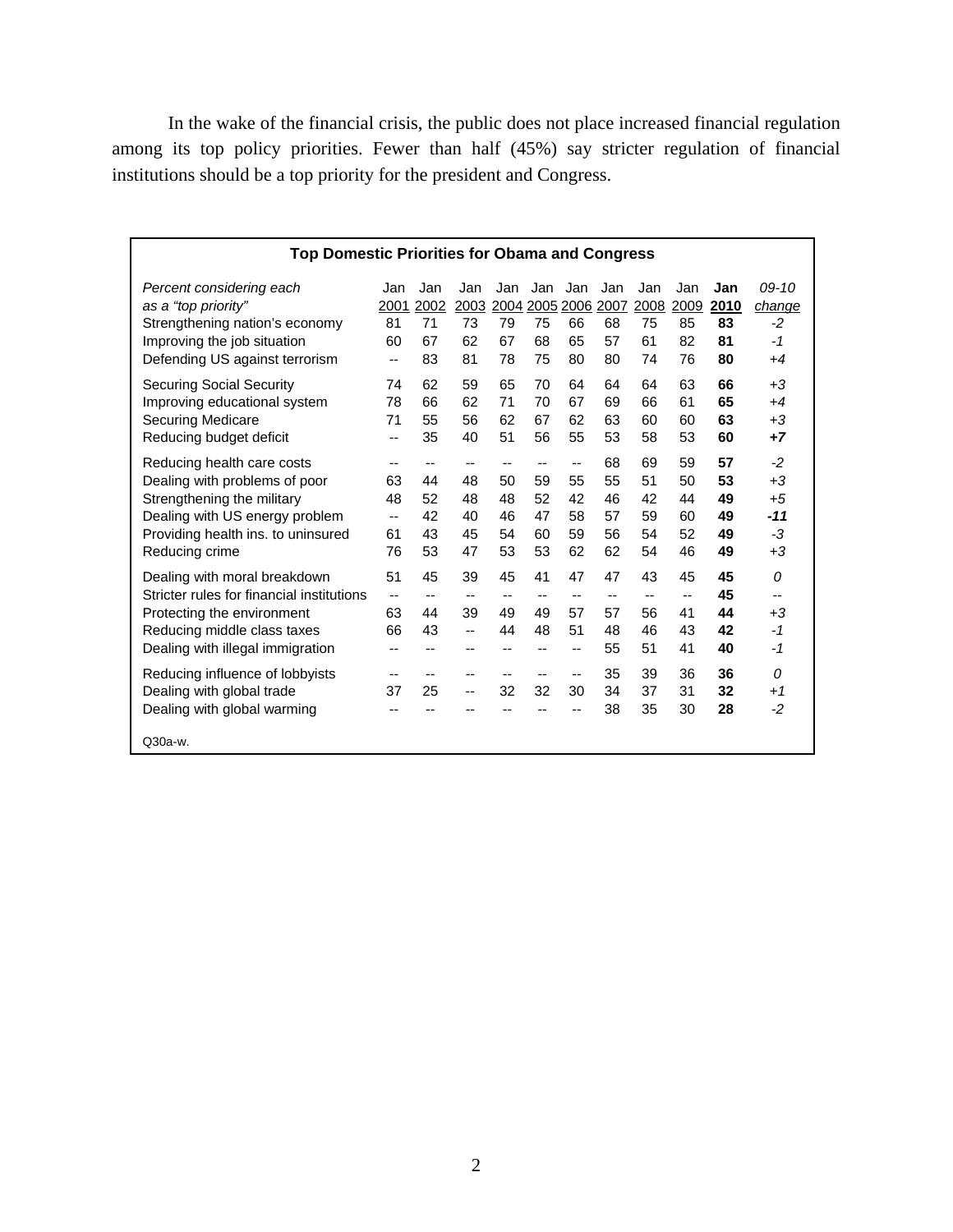### **Budget Deficit and Energy**

 The priority given to reducing the budget deficit has risen seven points over the last year; in early 2009, 53% of the public called deficit reduction a top priority compared with 60% in the current survey. Both Republicans (+10 points) and Democrats (+8 points) have become more likely to say this is a top priority.

 Emphasis on the budget deficit has increased since 2002, when it reached a low ebb following several years of budget surpluses (from 1998 to 2001 the question was worded "paying off the national debt"). Currently, the priority given to reducing the budget deficit is not significantly



higher than it was in 2008 (58% top priority) or 1997 (60% top priority) and it lags slightly behind the high of 65% in December 1994.

In the past two years, there has been no difference between the priority Republicans and Democrats place on reducing the budget deficit. In the current survey, a single point separates Republicans (61% top priority) from Democrats (60% top priority). In 2009, partisans were equally close in their views. This is a dramatic change from much of the previous decade. Throughout the Bush administration, Democrats expressed far more concern than Republicans over the deficit. The opposite was true in 1997, when Bill Clinton was in office. At that time significantly more Republicans than Democrats said reducing the budget deficit should be a top priority.

| <b>Partisan Views of the Budget Deficit</b>                                                                                                                      |                                                                      |                                                                      |                                                                      |                                                                                           |  |  |  |  |
|------------------------------------------------------------------------------------------------------------------------------------------------------------------|----------------------------------------------------------------------|----------------------------------------------------------------------|----------------------------------------------------------------------|-------------------------------------------------------------------------------------------|--|--|--|--|
| % rating deficit<br>'top priority'<br>Jan 2010.<br>Jan 2009<br>Jan 2008.<br>Jan 2007<br>Jan 2006.<br>Jan 2005.<br>Jan 2004<br>Jan 2003<br>Jan 2002.<br>Jan 1997. | Rep<br>%<br>61<br>51<br>52<br>42<br>45<br>48<br>44<br>38<br>27<br>66 | Dem<br>%<br>60<br>52<br>64<br>57<br>62<br>64<br>57<br>48<br>41<br>54 | Ind<br>℅<br>60<br>57<br>57<br>53<br>56<br>54<br>55<br>33<br>38<br>62 | R-D<br>diff<br>$+1$<br>$-1$<br>$-12$<br>-15<br>$-17$<br>-16<br>-13<br>-10<br>$-14$<br>+12 |  |  |  |  |
| Q30bF1.                                                                                                                                                          |                                                                      |                                                                      |                                                                      |                                                                                           |  |  |  |  |

Six-in-ten independents say this should be a top priority, matching the views of Republicans and Democrats. Independents' concern over the budget deficit has been stable over the past three years.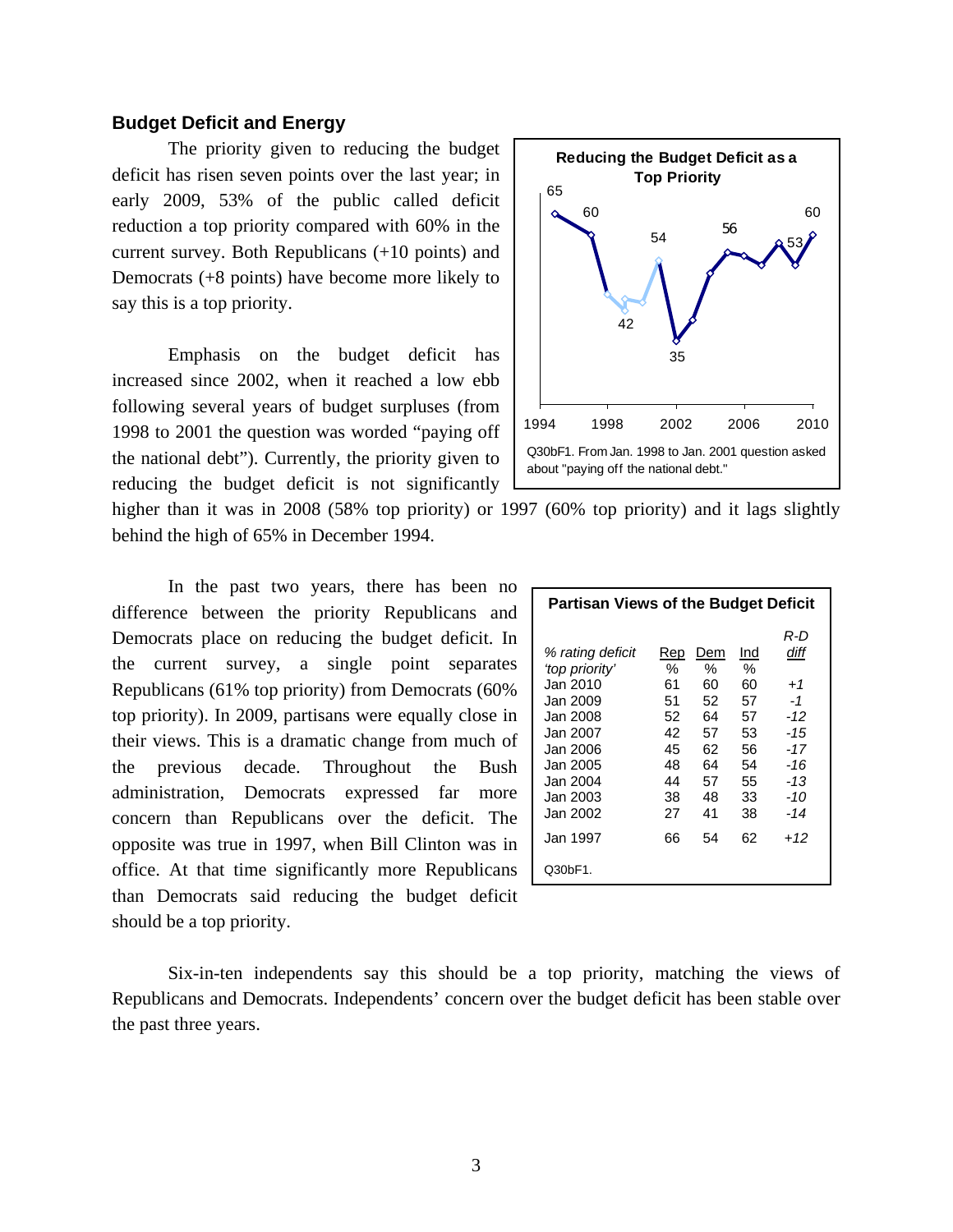While concern over the budget deficit has gone up, the percentage giving priority to dealing with the nation's energy problem has declined significantly – and this decline has taken place among Republicans, Democrats and independents alike. In the current survey, 49% rate energy a top priority, down 11 points from 60% in 2009. In the late 2000s, about six-in-ten consistently gave top priority to dealing with the nation's energy problem. The current number is more in line with views from the early years of that decade, when the percentage that said dealing with the nation's energy problem should be a top priority ranged from the low-to-mid 40s.



#### **Global Warming and the Environment**

 Dealing with global warming ranks at the bottom of the public's list of priorities; just 28% consider this a top priority, the lowest measure for any issue tested in the survey. Since 2007, when the item was first included on the priorities list, dealing with global warming has consistently ranked at or near the bottom. Even so, the percentage that now says addressing global warming should be a top priority has fallen 10 points from 2007, when 38% considered it a top priority. Such a low ranking is driven in part by indifference among Republicans: just 11% consider global warming a top priority, compared with 43% of Democrats and 25% of independents.

 Protecting the environment fares somewhat better than dealing with global warming on the public's list of priorities, though it still falls on the lower half of the list overall. Some 44% say that protecting the environment should be a top priority for Obama and Congress, little changed from 2009.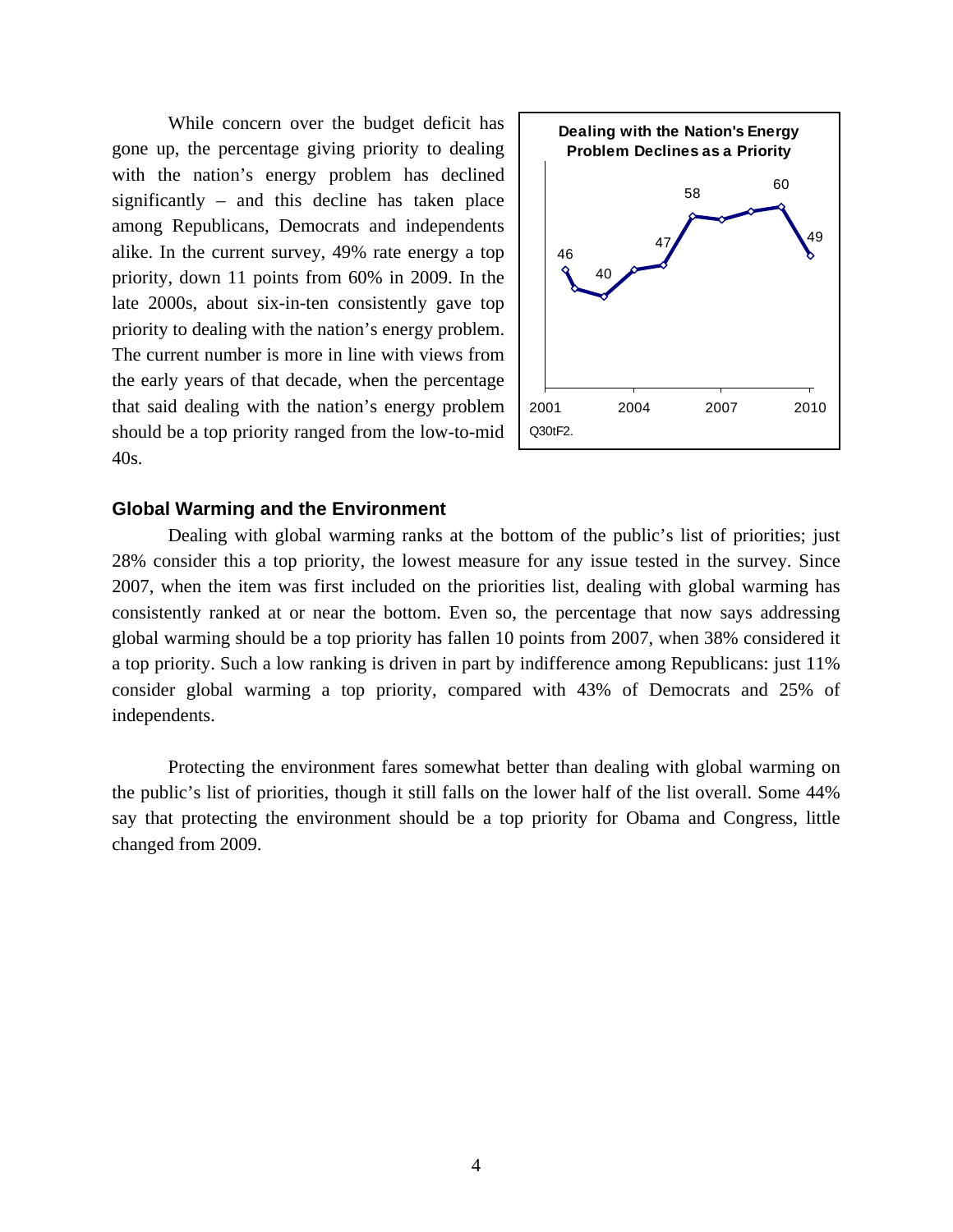### **Jobs, Economy and Terrorism Defense**

 Strengthening the nation's economy, improving the job situation and defending the country from future terrorist attacks are far-and-away the top three policy priorities for the public. No other item comes within 14 points. Last year, both the economy and jobs edged ahead of defending the nation against terrorism as top priorities. In 2008, the economy and terrorism defense were virtually tied atop the priority list, while somewhat fewer people expressed concern over jobs. In 2006 and 2007, the public was more concerned about terrorism than it was about economic issues.

Improving the job situation has moved to the top of the list only recently. For much of the past

| <b>Economic Issues, Terrorism Defense</b><br><b>Dominate Across Political Groups</b>            |                                 |  |  |  |  |  |  |
|-------------------------------------------------------------------------------------------------|---------------------------------|--|--|--|--|--|--|
| Percent top "priority"<br><b>Strengthening economy</b><br>Republican<br>Democrat<br>Independent | Jan 2009<br>%<br>81<br>87<br>82 |  |  |  |  |  |  |
| Improving job situation<br>Republican<br>Democrat<br>Independent                                | 80<br>90<br>77                  |  |  |  |  |  |  |
| Defending U.S. from terror<br>Republican<br>Democrat<br>Independent                             | 89<br>80<br>76                  |  |  |  |  |  |  |
| Q30aF1/iF1/s.                                                                                   |                                 |  |  |  |  |  |  |

decade, the percent of the public calling the job situation a top priority fluctuated in the 60s and trailed the economy. It spiked to 82% in 2009 and stands at 81% in the current survey.

There are no major differences in how Republicans, Democrats and independents prioritize strengthening the economy. Democrats are somewhat more likely than Republicans and independents to rate improving the job situation as a top priority. And Republicans are slightly more inclined than Democrats and independents to give top priority to defending the country from future terrorist attacks. Nonetheless, at least 75% of all groups give top priority to these issues, and partisan differences are generally modest when compared to differences over other policy priorities.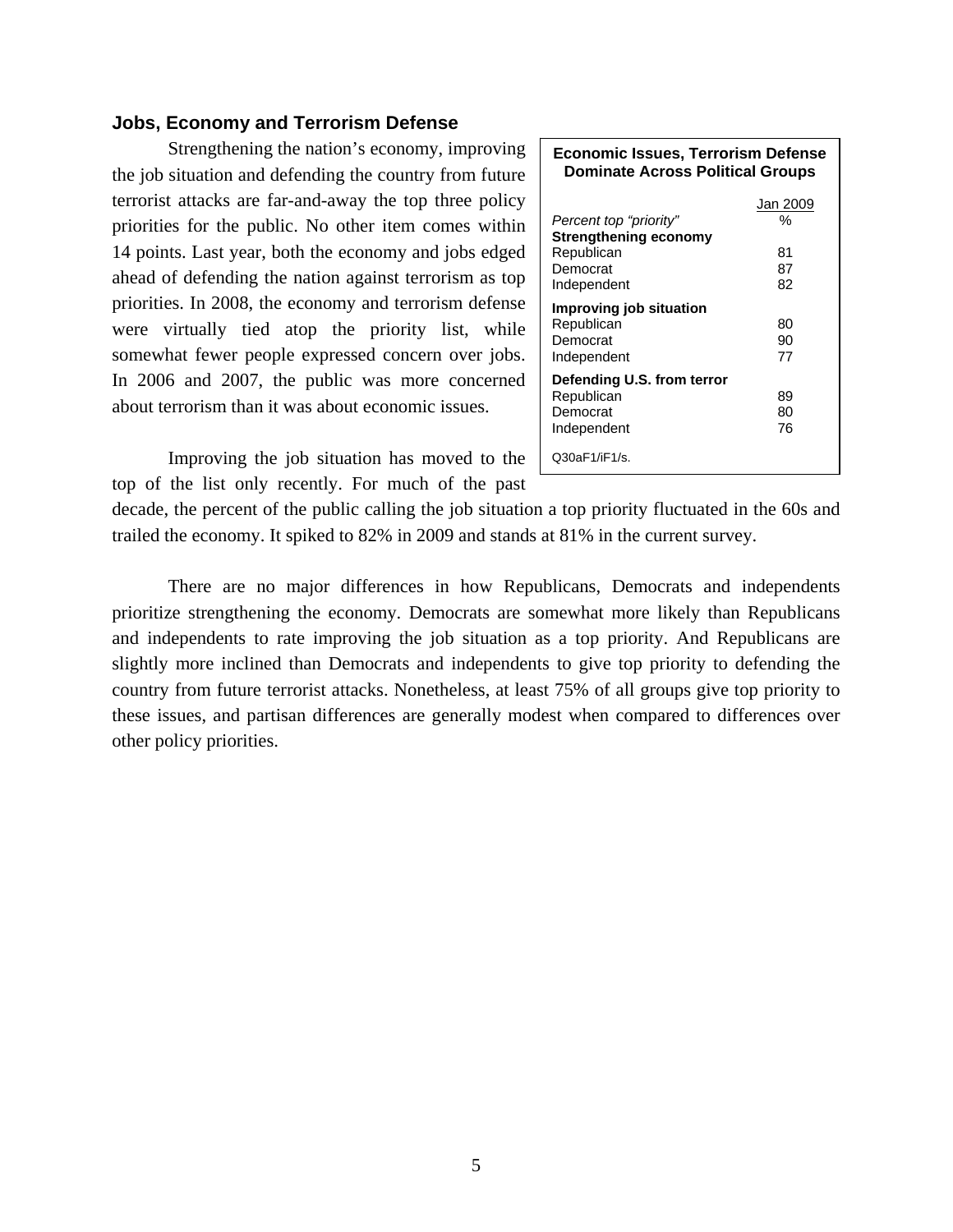### **Dueling Partisan Agendas**

 Despite general partisan agreement on the importance of improving the job situation, strengthening the economy and protecting the country, large differences exist between Republicans and Democrats on other leading issues.

 Republicans and Democrats take starkly different positions on the importance of providing health insurance to the uninsured; 75% of Democrats call this a top priority compared with 26% of Republicans. The 49-point gap in opinion is the largest for any of the 21 issues tested. Health insurance also was the most political divisive issue a year ago, though the gap was smaller at 38 points. In the current survey, 41% of independents call providing health insurance to the uninsured a top priority.

 Democrats also are far more likely than Republicans to put a top priority on dealing with global warming, the problems of poor and needy people, protecting the environment, reducing health care costs and improving the educational system. In each case, Democrats are at least 20 points more

| <b>Partisan Gaps over Priorities</b>      |      |     |     |       |  |  |  |
|-------------------------------------------|------|-----|-----|-------|--|--|--|
| Percent considering each                  | Rep  | Dem | Ind | R-D   |  |  |  |
| as a "top priority"                       | $\%$ | ℅   | %   | diff  |  |  |  |
| Providing health ins. to uninsured        | 26   | 75  | 41  | -49   |  |  |  |
| Dealing with global warming               | 11   | 43  | 25  | -32   |  |  |  |
| Dealing with problems of poor             | 40   | 67  | 48  | $-27$ |  |  |  |
| Protecting the environment                | 34   | 60  | 38  | $-26$ |  |  |  |
| Reducing health care costs                | 48   | 71  | 52  | $-23$ |  |  |  |
| Improving educational system              | 54   | 75  | 64  | $-21$ |  |  |  |
| <b>Securing Medicare</b>                  | 54   | 72  | 61  | $-18$ |  |  |  |
| Stricter rules for financial institutions | 40   | 56  | 40  | $-16$ |  |  |  |
| Dealing with U.S. energy problem          | 43   | 56  | 45  | $-13$ |  |  |  |
| Improving job situation                   | 80   | 90  | 77  | $-10$ |  |  |  |
| Reducing crime                            | 46   | 55  | 46  | -9    |  |  |  |
| Securing Social Security                  | 62   | 68  | 66  | -6    |  |  |  |
| Strengthening nation's economy            | 81   | 87  | 82  | -6    |  |  |  |
| Dealing with global trade                 | 32   | 37  | 29  | -5    |  |  |  |
| Reducing middle-class taxes               | 45   | 45  | 39  | 0     |  |  |  |
| Reducing budget deficit                   | 61   | 60  | 60  | $+1$  |  |  |  |
| Dealing with moral breakdown              | 52   | 45  | 42  | $+7$  |  |  |  |
| Defending U.S. against terrorism          | 89   | 80  | 76  | $+9$  |  |  |  |
| Reducing influence of lobbyists           | 45   | 27  | 40  | $+18$ |  |  |  |
| Dealing with illegal immigration          | 49   | 30  | 42  | $+19$ |  |  |  |
| Strengthening the military                | 64   | 44  | 47  | $+20$ |  |  |  |
| Q30a-w.                                   |      |     |     |       |  |  |  |

likely than Republicans to consider each of these issues top priorities.

 Republicans, by contrast, place more emphasis than do Democrats on strengthening the military, dealing with illegal immigration, and reducing the influence of lobbyists and special interests in Washington. Here again, the gaps in opinion are relatively large, with Republicans being about 20 points more likely than Democrats to call each of these issues top priorities.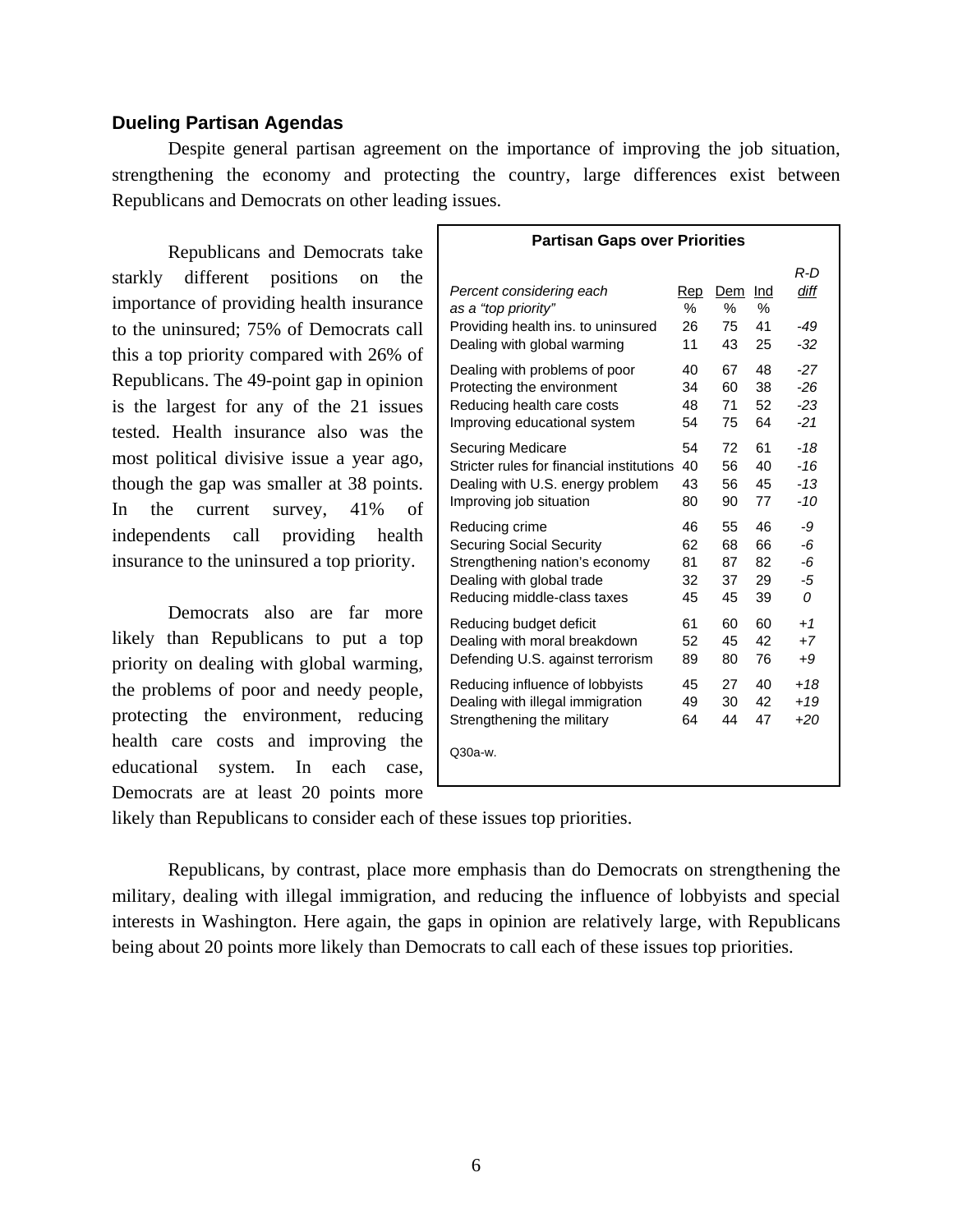The gap between Republicans and Democrats on reducing the influence of lobbyists and special interest groups in Washington has widened this year; 45% of Republicans say this should be a top priority compared with 27% of Democrats. In 2009, Republicans (37%) were somewhat more likely than Democrats (30%) to call reducing the influence of lobbyists and special interests

| Reducing Clout of Special Interests Now a Bigger |
|--------------------------------------------------|
| <b>Priority for Republicans than Democrats</b>   |
|                                                  |

| % saying reducing                        | Jan     | Jan     | Jan        | Jan     |
|------------------------------------------|---------|---------|------------|---------|
| influence of special                     | 2007    | 2008    | 2009       | 2010    |
| interests is "top priority"<br>Total     | %<br>35 | %<br>39 | $\%$<br>36 | %<br>36 |
|                                          |         |         |            |         |
| Republican                               | 28      | 42      | 37         | 45      |
| Democrat                                 | 44      | 36      | 30         | 27      |
| Independent                              | 35      | 42      | 42         | 40      |
| Issue ranking<br>among policy priorities | 21/22   | 18/21   | 18/20      | 19/21   |
| Q30 <sub>vF2</sub> .                     |         |         |            |         |

a top priority. And in 2007, the partisan balance was reversed with more Democrats (44%) calling this a top priority than Republicans (28%).

 Reducing the budget deficit and reducing federal income taxes for the middle class are two points of partisan agreement. Almost the same percentage of Republicans and Democrats call these issues top priorities.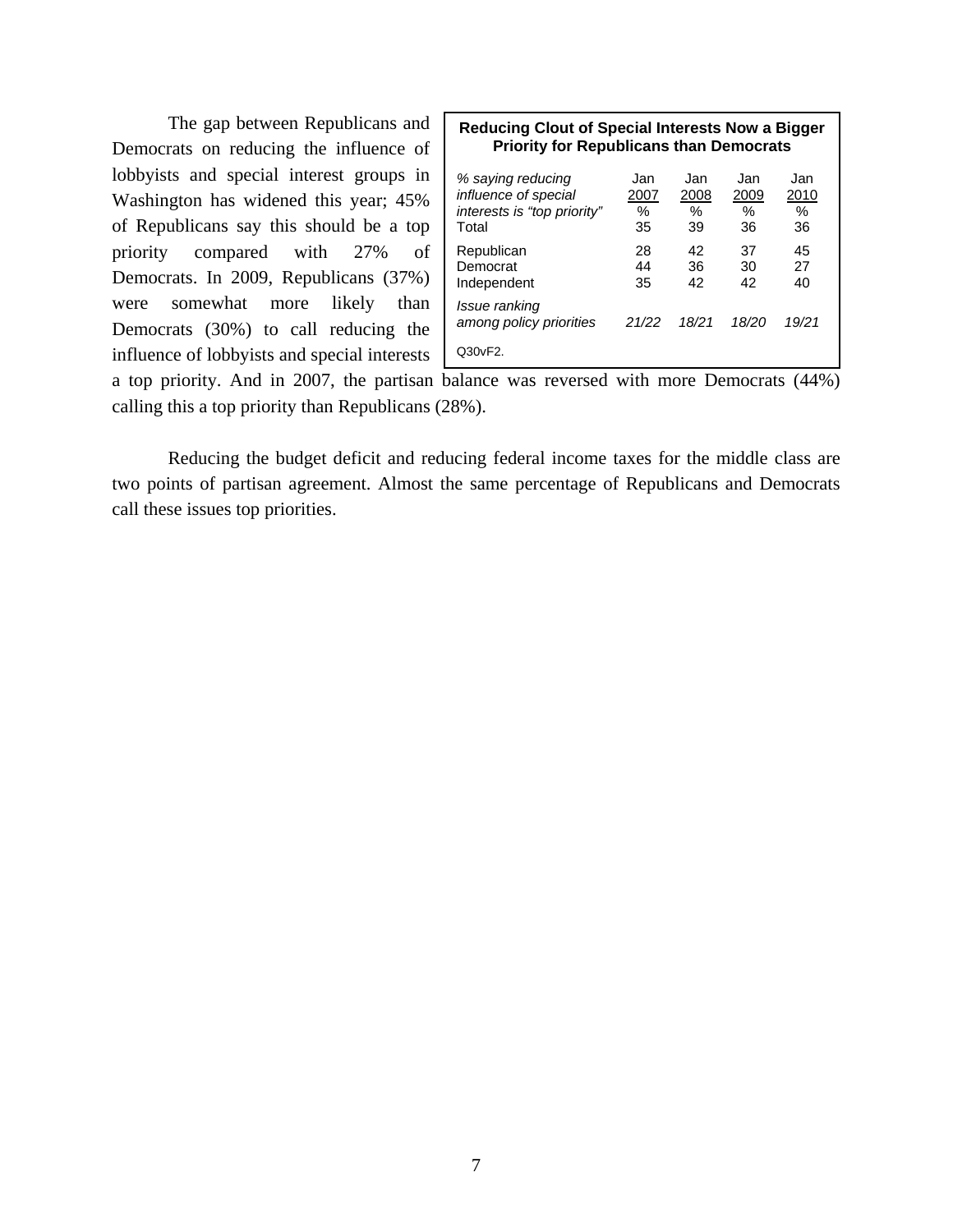### **State of the Union Address**

 With Obama's State of the Union address set for Jan. 27, 39% say that this year's address will be more important than past years' addresses, while 45% think it will be about as important

as previous State of the Union addresses. Just 9% say it will be less important. At 39%, the public assigns greater importance to Obama's address than they did to the last three State of the Union speeches given by former President George W. Bush. Nonetheless, fewer see Obama's upcoming address as more important than said that about Bush's State of the Union addresses in 2002 and 2003.

In January 2002, 54% said that Bush's State of the Union was more important than in previous years. Opinion was similar a year later in January 2003. The percentage saying that

| The State of the Union Address                                                                                       |                                        |                                            |                                        |                                                                                    |  |  |  |  |
|----------------------------------------------------------------------------------------------------------------------|----------------------------------------|--------------------------------------------|----------------------------------------|------------------------------------------------------------------------------------|--|--|--|--|
| Obama<br>January 2010                                                                                                | More<br>℅<br>39                        | Less<br>important important Same<br>%<br>9 | ℅<br>45                                | DK<br>℅<br>$7 = 100$                                                               |  |  |  |  |
| Bush<br>January 2008<br>January 2007<br>January 2006<br>January 2005<br>January 2004<br>January 2003<br>January 2002 | 19<br>32<br>30<br>34<br>34<br>52<br>54 | 27<br>16<br>14<br>9<br>9<br>6<br>4         | 46<br>43<br>47<br>47<br>49<br>35<br>36 | $8 = 100$<br>$9 = 100$<br>$9=100$<br>$10=100$<br>$8 = 100$<br>$7 = 100$<br>$6=100$ |  |  |  |  |
| Clinton<br>January 2000<br>January 1999<br>Q4F1. Figures may not add to 100% because of rounding.                    | 16<br>27                               | 22<br>16                                   | 53<br>51                               | $9=100$<br>$6=100$                                                                 |  |  |  |  |

Obama's State of the Union address is more important than in previous years is much greater than it was for former President Clinton's speeches in 1999 and 2000.

 About half of Democrats (54%) say that Obama's State of the Union address will be more important than speeches in past years. Republicans and independents are less inclined to take this view: 30% of Republicans and 32% of independents say it will be more important, while pluralities of both groups say it will be about as important as past addresses (49% of independents say this, as do 47% of Republicans).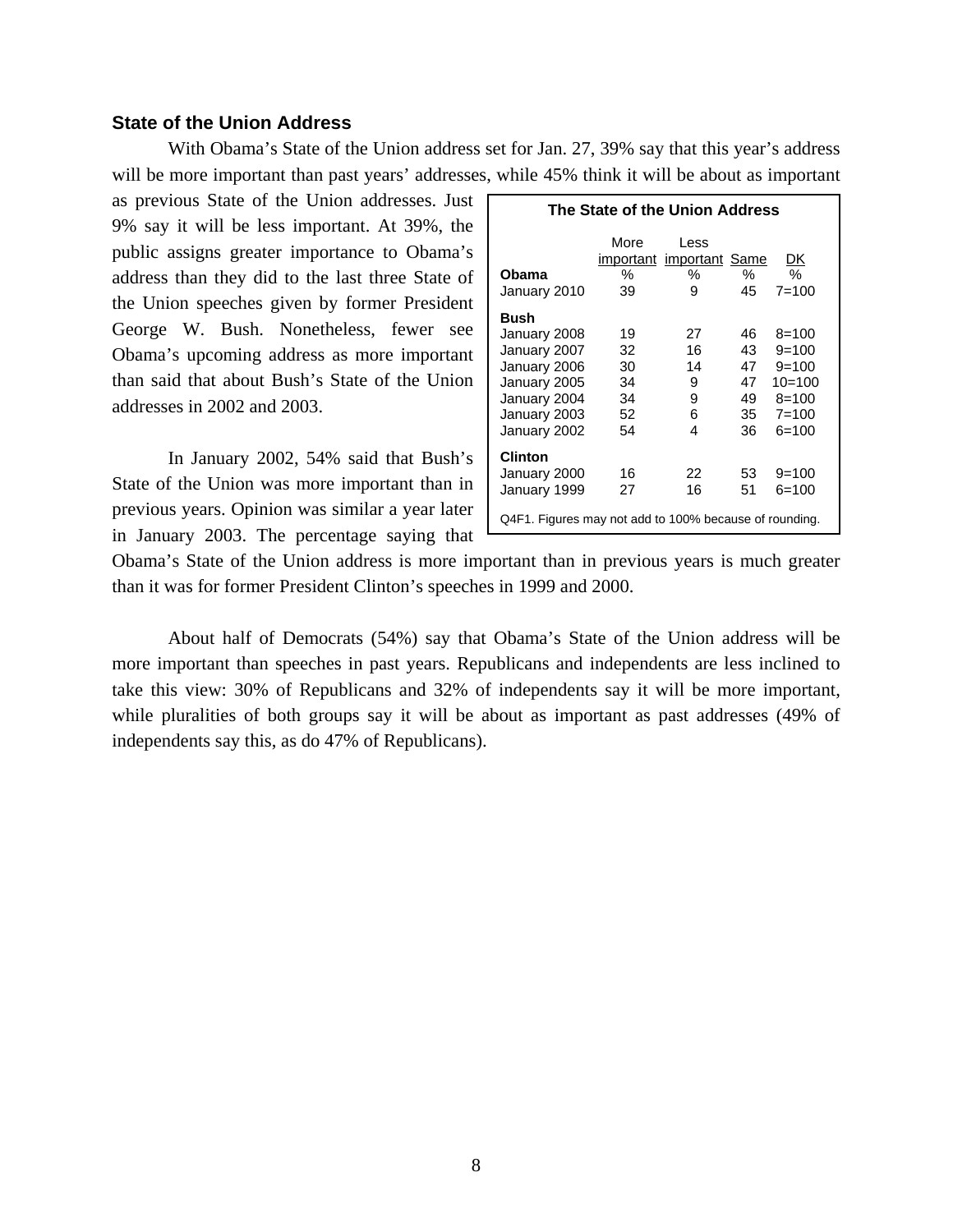### **ABOUT THE SURVEY**

Results for this survey are based on telephone interviews conducted under the direction of Princeton Survey Research Associates International among a national sample of 1,504 adults living in the continental United States, 18 years of age or older, from January 6-10, 2010 (1,000 respondents were interviewed on a landline telephone, and 504 were interviewed on a cell phone, including 201 who had no landline telephone). Both the landline and cell phone samples were provided by Survey Sampling International. Interviews were conducted in English and Spanish. For detailed information about our survey methodology, see http://people-press.org/methodology/.

The combined landline and cell phone sample are weighted using an iterative technique that matches gender, age, education, race/ethnicity, region, and population density to parameters from the March 2009 Census Bureau's Current Population Survey. The sample is also weighted to match current patterns of telephone status and relative usage of landline and cell phones (for those with both), based on extrapolations from the 2009 National Health Interview Survey. The weighting procedure also accounts for the fact that respondents with both landline and cell phones have a greater probability of being included in the combined sample and adjusts for household size within the landline sample. Sampling errors and statistical tests of significance take into account the effect of weighting.

| Group        | <b>Sample Size</b> | Plus or minus         |
|--------------|--------------------|-----------------------|
| Total sample | 1,504              | 3.0 percentage points |
| Form 1       | 764                | 4.5 percentage points |
| Form 2       | 740                | 4.5 percentage points |
| Republicans  | 359                | 6.5 percentage points |
| Democrats    | 484                | 5.5 percentage points |
| Independents | 605                | 5.0 percentage points |

The following table shows the error attributable to sampling that would be expected at the 95% level of confidence for different groups in the survey:

In addition to sampling error, one should bear in mind that question wording and practical difficulties in conducting surveys can introduce error or bias into the findings of opinion polls.

# **ABOUT THE CENTER**

 The Pew Research Center for the People & the Press is an independent opinion research group that studies attitudes toward the press, politics and public policy issues. We are sponsored by The Pew Charitable Trusts and are one of seven projects that make up the Pew Research Center, a nonpartisan "fact tank" that provides information on the issues, attitudes and trends shaping America and the world.

 The Center's purpose is to serve as a forum for ideas on the media and public policy through public opinion research. In this role it serves as an important information resource for political leaders, journalists, scholars, and public interest organizations. All of our current survey results are made available free of charge.

 All of the Center's research and reports are collaborative products based on the input and analysis of the entire Center staff consisting of:

 Andrew Kohut, Director Scott Keeter, Director of Survey Research Carroll Doherty and Michael Dimock, Associate Directors Michael Remez, Senior Writer Robert Suls, Shawn Neidorf, Leah Christian, Jocelyn Kiley and Alec Tyson, Research Associates Jacob Poushter, Research Assistant

© Pew Research Center, 2010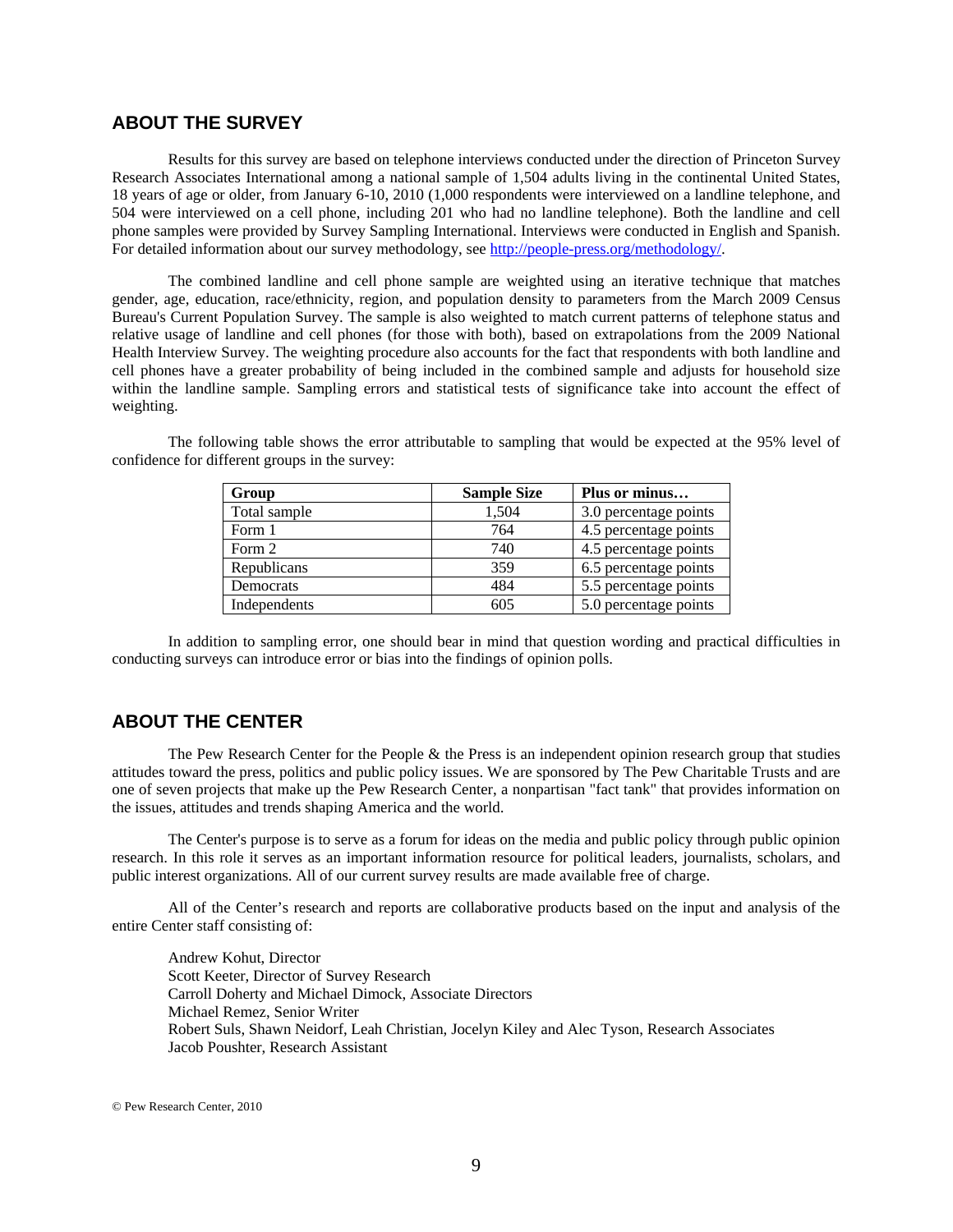#### **PEW RESEARCH CENTER FOR THE PEOPLE & THE PRESS JANUARY 2010 POLITICAL SURVEY FINAL TOPLINE January 6-10, 2010 N=1,504**

#### **QUESTIONS 1-3F1, 5-13, 17F2-19, 31-32, 35-41, 45F1-QC.10 PREVIOUSLY RELEASED.**

#### **NO QUESTIONS 14-16, 20-29, 33-34, 42-44**

### **ASK FORM 1 ONLY [N=764]:**

 $\overline{a}$ 

Q.4F1 Now thinking about Obama's upcoming State of the Union address... Do you consider this year's State of the Union address to be MORE important than past years', LESS important, or about as important as past years'?<sup>1</sup>

|              |                           | -----------------George W. Bush ------------------ |      |      |      |                 |      | -- Clinton -- |      |      |
|--------------|---------------------------|----------------------------------------------------|------|------|------|-----------------|------|---------------|------|------|
| Jan 6-10     |                           | Jan                                                | Jan  | Jan  |      | Jan Mid-Jan Jan |      | Jan           | Jan  | Jan  |
| <u> 2010</u> |                           | 2008                                               | 2007 | 2006 | 2005 | 2004            | 2003 | 2002          | 2000 | 1999 |
| 39           | More important            | 19                                                 | 32   | 30   | 34   | 34              | 52   | 54            | 16   |      |
| 9            | Less important            |                                                    | 16   | 14   | Q    | 9               |      | 4             | 22   | 16   |
| 45           | Same                      | 46                                                 | 43   | 47   | 47   | 49              | 35   | 36            | 53   | 51   |
|              | Don't know/Refused (VOL.) | 8                                                  | Q    | 9    | 10   | 8               |      | h             | ч    | n    |

<sup>1</sup> In 2008, question began "As you may know, George W. Bush will give his annual State of the Union address in a few weeks…"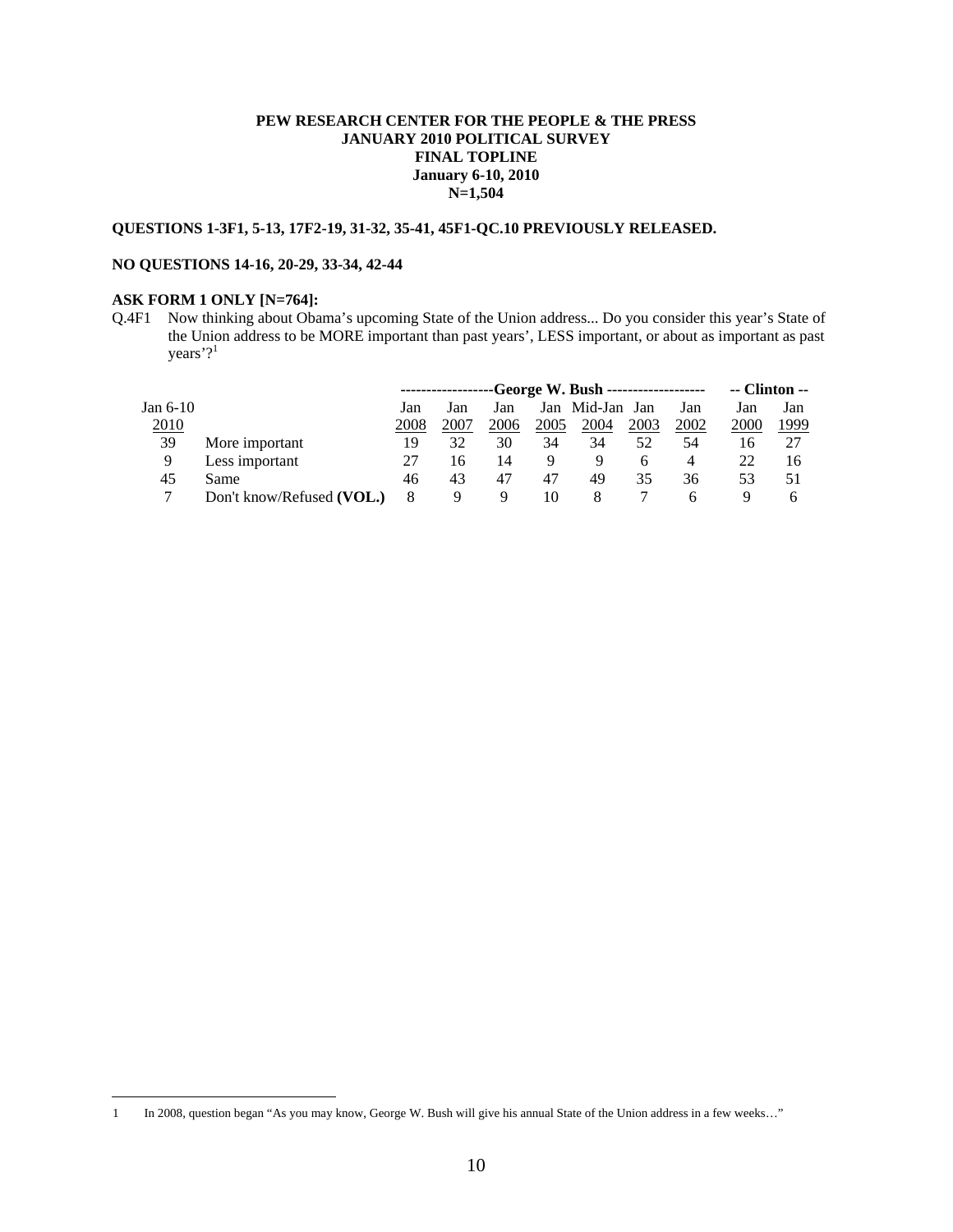### **ASK ALL:**

Q.30 I'd like to ask you some questions about priorities for President Obama and Congress this year. As I read from a list, tell me if you think the item that I read should be a top priority, important but lower priority, not too important or should it not be done. (First,) should **[INSERT ITEM; RANDOMIZE; OBSERVE FORM SPLITS]** be a top priority, important but lower priority, not too important, or should it not be done? What about... [**INSERT ITEM]**?) **[REPEAT AS NECESSARY TO BE SURE RESPONDENT UNDERSTANDS SCALE:** should this be a top priority, important but lower priority, not too important, or should it not be done?**]** 

|                  |                                                          |          | Important |                   |                           |                             |
|------------------|----------------------------------------------------------|----------|-----------|-------------------|---------------------------|-----------------------------|
|                  |                                                          | Top      | but lower |                   | Not too Should not (VOL.) |                             |
|                  | <b>SUMMARY TABLE</b>                                     | priority | priority  | important be done |                           | DK/Ref                      |
| s.               | Strengthening the nation's economy                       | 83       | 14        | 1                 | 1                         | 1                           |
| a.F1             | Improving the job situation                              | 81       | 15        | 1                 | 1                         | $\mathbf{2}$                |
| i.F1             | Defending the country from future terrorist attacks      | 80       | 17        | $\overline{2}$    | $\ast$                    | $\mathbf{1}$                |
| m.F2             | Taking steps to make the Social Security                 |          |           |                   |                           |                             |
|                  | system financially sound                                 | 66       | 28        | 3                 | $\boldsymbol{2}$          | 1                           |
| 1.F2             | Improving the educational system                         | 65       | 28        | $\overline{4}$    | $\overline{c}$            | 1                           |
| n.F2             | Taking steps to make the Medicare system                 |          |           |                   |                           |                             |
|                  | financially sound                                        | 63       | 30        | $\overline{4}$    | $\mathbf{1}$              | $\overline{c}$              |
| b.F1             | Reducing the budget deficit                              | 60       | 29        | $\sqrt{5}$        | $\sqrt{2}$                | $\overline{4}$              |
| f.F1             | Reducing health care costs                               | 57       | 31        | $\sqrt{5}$        | $\overline{4}$            | $\sqrt{2}$                  |
| o.F2             | Dealing with the problems of poor and needy people       | 53       | 38        | 6                 | $\overline{c}$            | $\sqrt{2}$                  |
| r.F2             | Strengthening the U.S. military                          | 49       | 35        | 10                | 5                         | $\mathbf{1}$                |
| t.F2             | Dealing with the nation's energy problem                 | 49       | 39        | 7                 | $\sqrt{2}$                | $\mathbf{2}$                |
| q.F2             | Providing health insurance to the uninsured              | 49       | 34        | $\tau$            | $\boldsymbol{7}$          | $\ensuremath{\mathfrak{Z}}$ |
| c.F1             | Reducing crime                                           | 49       | 39        | $\,8\,$           | $\overline{2}$            | $\sqrt{2}$                  |
| p.F <sub>2</sub> | Dealing with the moral breakdown in the country          | 45       | 31        | 13                | 7                         | $\overline{4}$              |
| g.F1             | Stricter regulation of financial institutions            | 45       | 36        | 11                | $\overline{4}$            | $\overline{4}$              |
| e.F1             | Protecting the environment                               | 44       | 42        | 11                | $\sqrt{2}$                | $\sqrt{2}$                  |
| d.F1             | Reducing federal income taxes for the middle class       | 42       | 40        | 9                 | 5                         | $\overline{4}$              |
| k.F1             | Dealing with the issue of illegal immigration            | 40       | 41        | 14                | $\overline{c}$            | 3                           |
| v.F2             | Reducing the influence of lobbyists and special interest |          |           |                   |                           |                             |
|                  | groups in Washington                                     | 36       | 34        | 18                | 7                         | 6                           |
| j.F1             | Dealing with global trade issues                         | 32       | 46        | 12                | $\overline{4}$            | $\tau$                      |
| w.F2             | Dealing with global warming                              | 28       | 36        | 20                | 14                        | $\overline{2}$              |
|                  | <b>FULL TREND</b>                                        |          |           |                   |                           |                             |
|                  | ASK ITEMS a THRU k OF FORM 1 ONLY [N=764]:               |          |           |                   |                           |                             |
| a.F1             | Improving the job situation                              |          |           |                   |                           |                             |
|                  | Jan 6-10, 2010                                           | 81       | 15        | $\mathbf{1}$      | 1                         | $\overline{c}$              |
|                  | Jan 7-11, 2009                                           | 82       | 15        | $\mathbf{1}$      | 1                         | $\mathbf{1}$                |
|                  | January, 2008                                            | 61       | 31        | $\overline{4}$    | $\boldsymbol{2}$          | $\mathbf{2}$                |
|                  | January, 2007                                            | 57       | 30        | 10                | $\mathbf{1}$              | $\sqrt{2}$                  |
|                  | January, 2006                                            | 65       | $28\,$    | $\overline{4}$    | $\mathbf{1}$              | $\boldsymbol{2}$            |
|                  | January, 2005                                            | 68       | 28        | $\boldsymbol{2}$  | $\mathbf{1}$              | $\mathbf{1}$                |
|                  | Mid-January, 2004                                        | 67       | 28        | 3                 | $\mathbf{1}$              | 1                           |
|                  | January, 2003                                            | 62       | 32        | $\overline{4}$    | $\mathbf{1}$              | $\mathbf{1}$                |
|                  | January, 2002                                            | 67       | 27        | $\overline{4}$    | $\mathbf{1}$              | 1                           |
|                  | January, 2001                                            | 60       | 30        | $\sqrt{6}$        | $\overline{\mathbf{c}}$   | $\boldsymbol{2}$            |
|                  | January, 2000                                            | 41       | 35        | 16                | 4                         | $\overline{4}$              |
|                  | July, 1999                                               | 54       | 30        | $10\,$            | 3                         | $\mathfrak{Z}$              |
|                  | January, 1999                                            | 50       | 34        | $10\,$            | $\overline{c}$            | $\overline{4}$              |
|                  | January, 1998                                            | 54       | 32        | $10\,$            | $\mathfrak{Z}$            | $\mathbf{1}$                |
|                  | January, 1997                                            | 66       | 26        | $\mathfrak{S}$    | $\overline{c}$            | 1                           |
|                  | December, 1994                                           | 64       | $27\,$    | 5                 | $\overline{c}$            | $\overline{2}$              |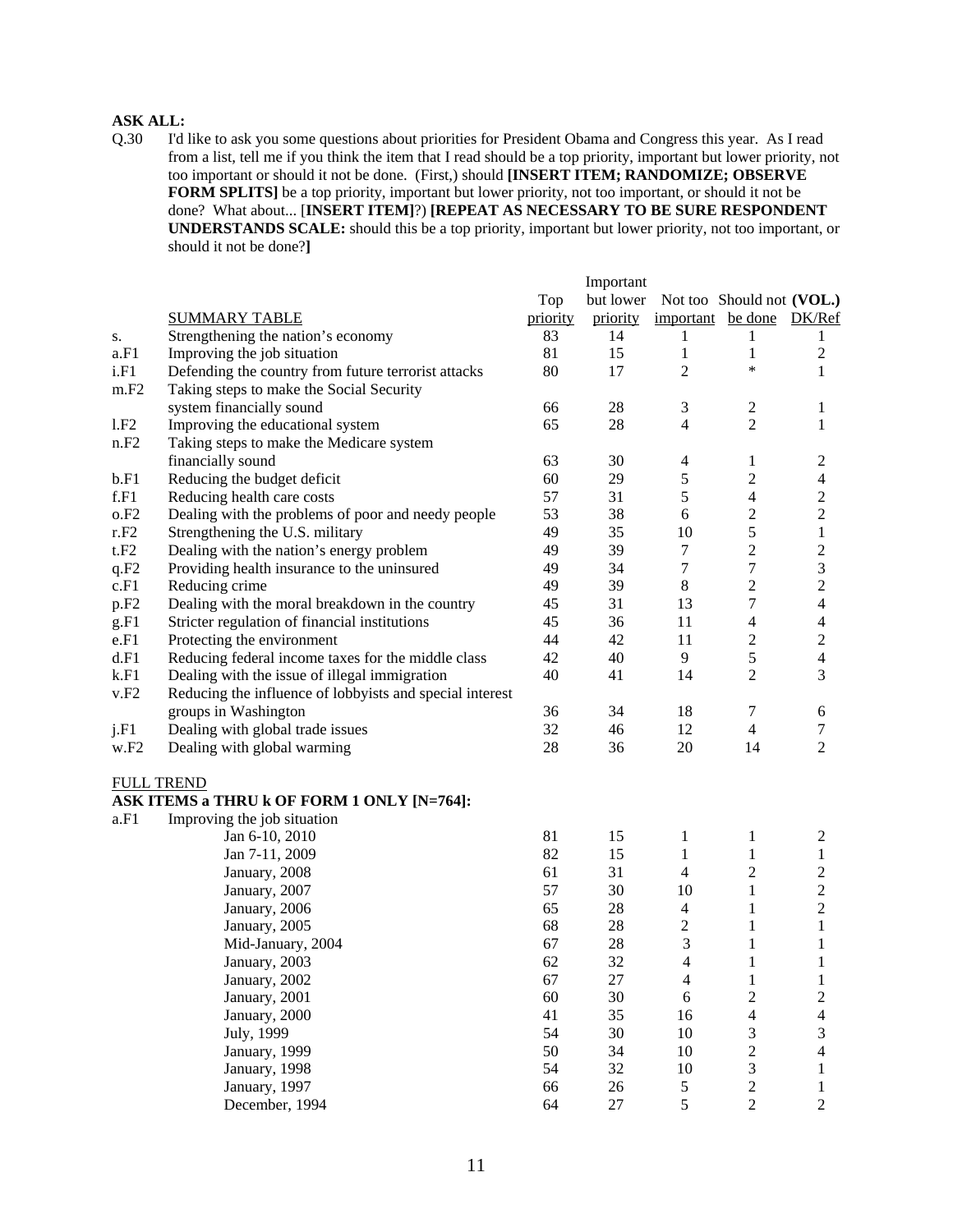|      |                                                    |          | Important |                   |                             |                  |
|------|----------------------------------------------------|----------|-----------|-------------------|-----------------------------|------------------|
|      |                                                    | Top      | but lower |                   | Not too Should not (VOL.)   |                  |
|      |                                                    | priority | priority  | important be done |                             | DK/Ref           |
| b.F1 | Reducing the budget deficit                        |          |           |                   |                             |                  |
|      | Jan 6-10, 2010                                     | 60       | 29        | $\mathfrak s$     | $\sqrt{2}$                  | $\overline{4}$   |
|      | Jan 7-11, 2009                                     | 53       | 33        | 7                 | $\overline{2}$              | $\overline{4}$   |
|      | January, 2008                                      | 58       | 33        | 5                 | $\mathbf{1}$                | $\mathfrak{Z}$   |
|      | January, 2007                                      | 53       | 34        | 7                 | $\overline{2}$              | $\overline{4}$   |
|      | January, 2006                                      | 55       | 35        | 5                 | $\mathbf{1}$                | $\overline{4}$   |
|      | January, 2005                                      | 56       | 34        | 5                 | $\boldsymbol{2}$            | $\mathfrak{Z}$   |
|      | Mid-January, 2004                                  | 51       | 38        | 6                 | 3                           |                  |
|      | January, 2003                                      | 40       | 44        | 11                | $\overline{c}$              | $\frac{2}{3}$    |
|      | January, 2002                                      | 35       | 44        | 13                | $\mathfrak{Z}$              | 5                |
|      | January, 1997                                      | 60       | 30        | 5                 | $\sqrt{2}$                  | $\overline{3}$   |
|      | December, 1994                                     | 65       | 26        | 5                 | $\mathbf{1}$                | 3                |
|      | <b>TREND FOR COMPARISON:</b>                       |          |           |                   |                             |                  |
|      |                                                    |          |           |                   |                             |                  |
|      | Paying off the national debt                       | 54       |           |                   |                             |                  |
|      | January, 2001                                      |          | 32        | $8\,$             | $\overline{c}$              | 4                |
|      | January, 2000                                      | 44       | 38        | 11                | $\mathfrak 3$               | $\overline{4}$   |
|      | July, 1999                                         | 45       | 41        | 10                | $\overline{c}$              | $\overline{c}$   |
|      | January, 1999                                      | 42       | 43        | 10                | $\mathbf{1}$                | $\overline{4}$   |
|      | January, 1998                                      | 46       | 40        | 9                 | 3                           | $\overline{2}$   |
| c.F1 | Reducing crime                                     |          |           |                   |                             |                  |
|      | Jan 6-10, 2010                                     | 49       | 39        | $8\,$             | $\sqrt{2}$                  | $\sqrt{2}$       |
|      | Jan 7-11, 2009                                     | 46       | 41        | 9                 | $\overline{c}$              | $\overline{c}$   |
|      | January, 2008                                      | 54       | 36        | 7                 | $\mathbf{1}$                | $\sqrt{2}$       |
|      | January, 2007                                      | 62       | 31        | 5                 | $\mathbf{1}$                | $\,1$            |
|      | January, 2006                                      | 62       | 29        | 6                 | $\mathbf{1}$                | $\boldsymbol{2}$ |
|      | January, 2005                                      | 53       | 39        | 5                 | $\overline{c}$              | $\mathbf{1}$     |
|      | Mid-January, 2004                                  | 53       | 34        | 9                 | $\sqrt{2}$                  | $\boldsymbol{2}$ |
|      | January, 2003                                      | 47       | 42        | 8                 | $\sqrt{2}$                  | $\overline{c}$   |
|      | January, 2002                                      | 53       | 39        | 6                 | $\ast$                      | $\sqrt{2}$       |
|      | January, 2001                                      | 76       | 19        | 3                 | $\sqrt{2}$                  | $\ast$           |
|      | January, 2000                                      | 69       | 24        | 4                 | $\mathbf{1}$                | $\sqrt{2}$       |
|      | July, 1999                                         | 76       | 20        | $\mathbf{2}$      | $\mathbf{1}$                | $\mathbf{1}$     |
|      | January, 1999                                      | 70       | 24        | 3                 | $\mathbf{1}$                | $\sqrt{2}$       |
|      | January, 1998                                      | 71       | 25        | $\overline{c}$    | $\mathbf{1}$                | $\mathbf{1}$     |
|      | January, 1997                                      | 70       | 25        | 3                 | $\overline{2}$              | *                |
|      | December, 1994                                     | 78       | 17        | $\overline{2}$    | $\mathbf{1}$                | $\overline{2}$   |
|      |                                                    |          |           |                   |                             |                  |
| d.F1 | Reducing federal income taxes for the middle class |          |           |                   |                             |                  |
|      | Jan 6-10, 2010                                     | 42       | 40        | 9                 | 5                           | 4                |
|      | Jan 7-11, 2009                                     | 43       | 39        | 10                | $\overline{4}$              | $\overline{4}$   |
|      | January, 2008                                      | 46       | 40        | 8                 | $\mathfrak{Z}$              | $\mathfrak{Z}$   |
|      | January, 2007                                      | 48       | 35        | 10                | $\overline{4}$              | $\overline{3}$   |
|      | January, 2006                                      | 51       | 32        | $8\,$             | 5                           | $\overline{4}$   |
|      | January, 2005                                      | 48       | 35        | $8\,$             | $\epsilon$                  | 3                |
|      | Mid-January, 2004                                  | 44       | 37        | 12                | 6                           | $\,1$            |
|      | January, 2002                                      | 43       | 37        | 11                | $\sqrt{6}$                  | $\sqrt{3}$       |
|      | January, 2001                                      | 66       | 26        | $\overline{4}$    | 3                           | $\,1$            |
|      | January, 2000                                      | 54       | 34        | 7                 | 3                           | $\overline{c}$   |
|      | July, 1999                                         | 57       | 30        | 8                 | $\overline{4}$              | $\mathbf{1}$     |
|      | January, 1999                                      | 52       | 33        | 8                 | $\ensuremath{\mathfrak{Z}}$ | $\overline{4}$   |
|      | January, 1998                                      | 54       | 33        | $8\,$             | 3                           | $\overline{2}$   |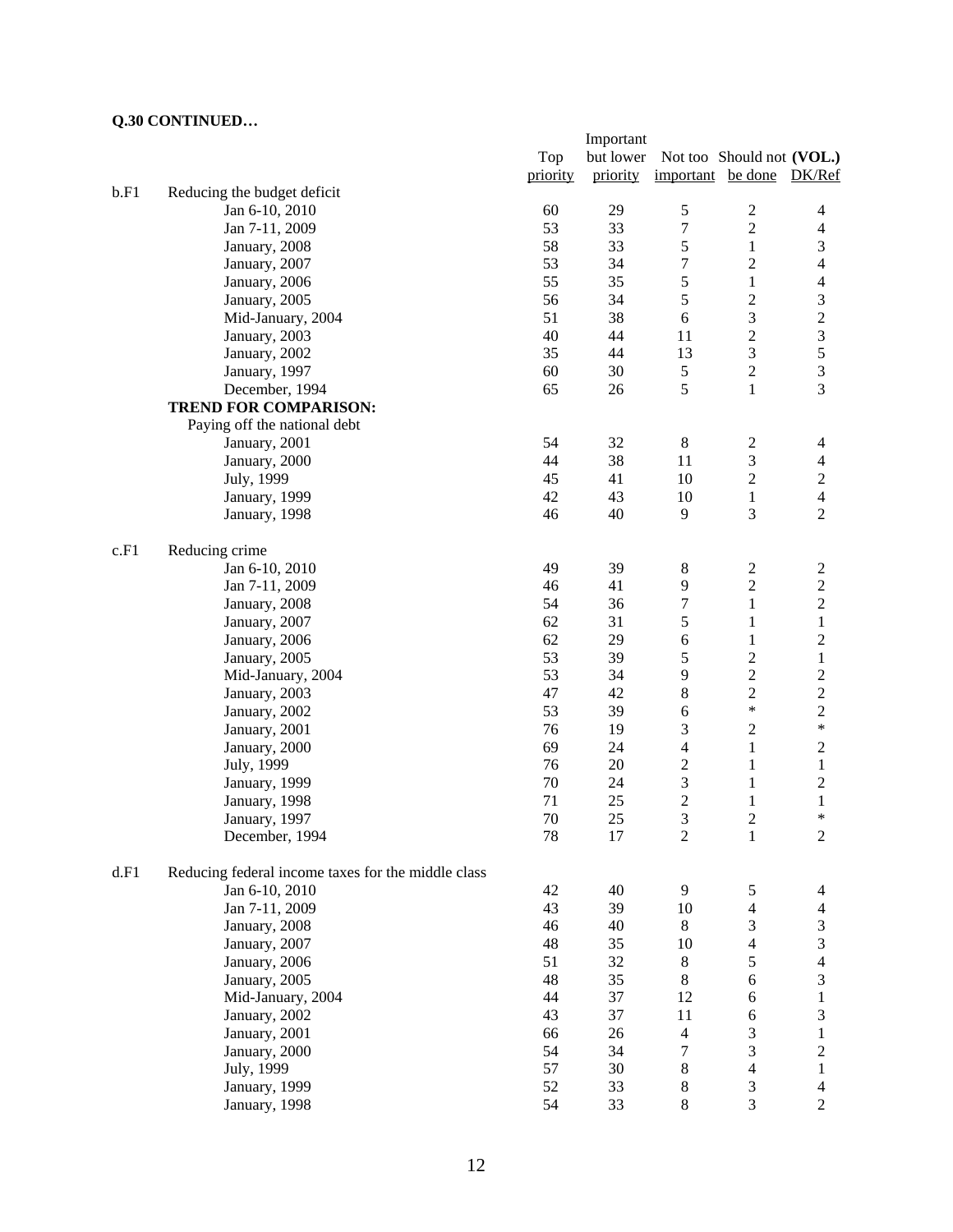|           |                                                     |          | Important |                          |                             |                         |
|-----------|-----------------------------------------------------|----------|-----------|--------------------------|-----------------------------|-------------------------|
|           |                                                     | Top      | but lower |                          | Not too Should not (VOL.)   |                         |
|           |                                                     | priority | priority  | important be done        |                             | DK/Ref                  |
|           | January, 1997                                       | 42       | 38        | 10                       | 8                           | 2                       |
|           | December, 1994                                      | 53       | 32        | 9                        | 3                           | 3                       |
|           |                                                     |          |           |                          |                             |                         |
| e.F1      | Protecting the environment                          |          |           |                          |                             |                         |
|           | Jan 6-10, 2010                                      | 44       | 42        | 11                       | $\boldsymbol{2}$            | $\boldsymbol{2}$        |
|           | Jan 7-11, 2009                                      | 41       | 42        | 12                       | 3                           | $\overline{c}$          |
|           | January, 2008                                       | 56       | 34        | $\,8\,$                  | $\mathbf{1}$                | $\,1$                   |
|           | January, 2007                                       | 57       | 32        | $\overline{9}$           | $\mathbf{1}$                | $\mathbf{1}$            |
|           | January, 2006                                       | 57       | 35        | 6                        | $\mathbf{1}$                | $\mathbf{1}$            |
|           | January, 2005                                       | 49       | 42        | $\,8\,$                  | $\mathbf{1}$                | $\ast$                  |
|           | Mid-January, 2004                                   | 49       | 40        | 10                       | 1                           | ∗                       |
|           | January, 2003                                       | 39       | 50        | 9                        | $\mathbf{1}$                | 1                       |
|           | January, 2002                                       | 44       | 42        | 12                       | $\mathbf{1}$                | 1                       |
|           | January, 2001                                       | 63       | 30        | 3                        | 3                           | 1                       |
|           | January, 2000                                       | 54       | 37        | 6                        | $\overline{c}$              | 1                       |
|           | July, 1999                                          | 59       | 32        | 7                        | $\mathbf{1}$                | 1                       |
|           | January, 1999                                       | 52       | 39        | 7                        | $\mathbf{1}$                | 1                       |
|           | January, 1998                                       | 53       | 37        | $\,8\,$                  | $\mathbf{1}$                | $\mathbf{1}$            |
|           | January, 1997                                       | 54       | 35        | $\,8\,$                  | 2                           | 1                       |
|           |                                                     |          |           |                          |                             |                         |
| f.F1      | Reducing health care costs                          |          |           |                          |                             |                         |
|           | Jan 6-10, 2010                                      | 57       | 31        | 5                        | $\overline{\mathcal{A}}$    | $\overline{c}$          |
|           | Jan 7-11, 2009                                      | 59       | 30        | 5                        | $\overline{\mathbf{4}}$     | $\overline{c}$          |
|           | January, 2008                                       | 69       | 24        | 3                        | $\ensuremath{\mathfrak{Z}}$ | $\mathbf{1}$            |
|           | January, 2007                                       | 68       | 24        | $\overline{\mathcal{L}}$ | 3                           | 1                       |
|           | <b>TREND FOR COMPARISON:</b>                        |          |           |                          |                             |                         |
|           | Regulating health maintenance organizations         |          |           |                          |                             |                         |
|           | (HMOs) and managed health care plans                |          |           |                          |                             |                         |
|           | January, 2006                                       | 60       | 28        | 6                        | 3                           | 3                       |
|           | January, 2005                                       | 54       | 33        | $\tau$                   | $\overline{4}$              | $\sqrt{2}$              |
|           | Mid-January, 2004                                   | 50       | 35        | 8                        | $\overline{4}$              | $\mathfrak{Z}$          |
|           | January, 2003                                       | 48       | 38        | 7                        | 3                           | $\overline{4}$          |
|           | January, 2002                                       | 50       | 37        | $\boldsymbol{7}$         | $\overline{\mathbf{4}}$     | $\overline{\mathbf{c}}$ |
|           | Early September, 2001                               | 54       | 34        | 5                        | 5                           | $\overline{\mathbf{c}}$ |
|           | January, 2001                                       | 66       | 22        | 4                        | 5                           | 3                       |
|           |                                                     | 56       | 30        | 7                        | 3                           | 4                       |
|           | January, 2000                                       |          |           |                          |                             |                         |
|           | July, 1999                                          | 57       | 29        | 7                        | $\overline{4}$              | 3                       |
| g.F1      | Stricter regulation of financial institutions       |          |           |                          |                             |                         |
|           | Jan 6-10, 2010                                      | 45       | 36        | 11                       | 4                           | 4                       |
|           |                                                     |          |           |                          |                             |                         |
| NO ITEM h |                                                     |          |           |                          |                             |                         |
| i.F1      | Defending the country from future terrorist attacks |          |           |                          |                             |                         |
|           | Jan 6-10, 2010                                      | 80       | 17        | $\overline{c}$           | ∗                           | 1                       |
|           | Jan 7-11, 2009                                      | 76       | 18        | 3                        | 1                           | $\boldsymbol{2}$        |
|           | January, 2008                                       | 74       | $22\,$    | $\overline{\mathbf{c}}$  | $\ast$                      | $\boldsymbol{2}$        |
|           | January, 2007                                       | 80       | 16        | $\overline{c}$           | 1                           | 1                       |
|           |                                                     |          |           |                          | $\ast$                      |                         |
|           | January, 2006                                       | 80       | 18        | 1                        |                             | 1                       |
|           | January, 2005                                       | 75       | 21        | 2                        | 1                           | 1                       |
|           | Mid-January, 2004                                   | 78       | 18        | $\overline{\mathbf{c}}$  | $\mathbf{1}$                | 1                       |
|           | January, 2003                                       | 81       | 16        | $\overline{c}$           | 1                           | $\boldsymbol{0}$        |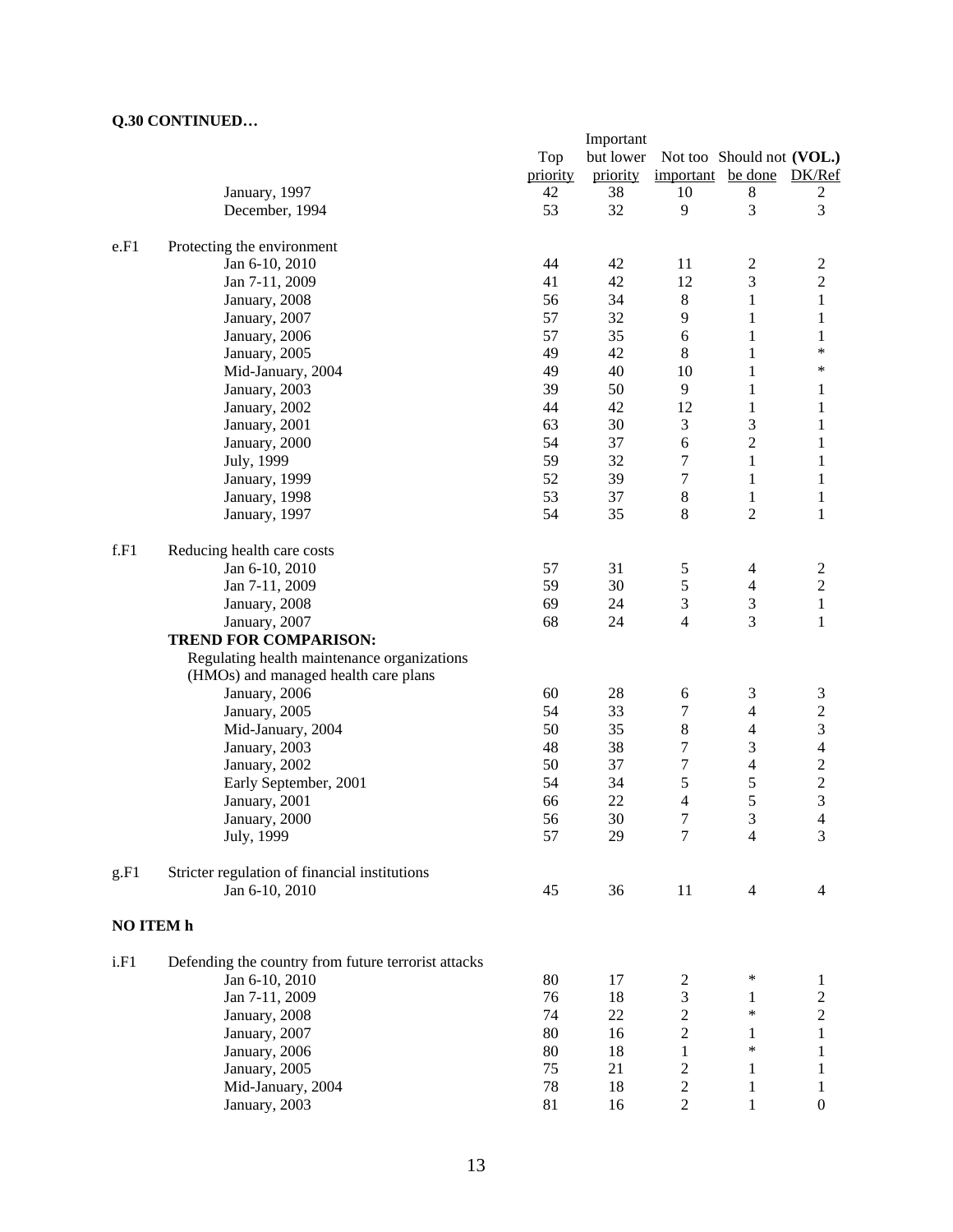|      |                                               | Important |           |                |                           |                  |  |  |  |
|------|-----------------------------------------------|-----------|-----------|----------------|---------------------------|------------------|--|--|--|
|      |                                               | Top       | but lower |                | Not too Should not (VOL.) |                  |  |  |  |
|      |                                               | priority  | priority  | important      | be done                   | DK/Ref           |  |  |  |
|      | January, 2002                                 | 83        | 15        | 1              | *                         | 1                |  |  |  |
|      |                                               |           |           |                |                           |                  |  |  |  |
| j.F1 | Dealing with global trade issues              |           |           |                |                           |                  |  |  |  |
|      | Jan 6-10, 2010                                | 32        | 46        | 12             | 4                         | 7                |  |  |  |
|      | Jan 7-11, 2009                                | 31        | 49        | 11             | $\overline{c}$            | $\boldsymbol{7}$ |  |  |  |
|      | January, 2008                                 | 37        | 45        | 11             | $\boldsymbol{2}$          | $\mathfrak s$    |  |  |  |
|      | January, 2007                                 | 34        | 46        | 12             | $\overline{c}$            | $\sqrt{6}$       |  |  |  |
|      | January, 2006                                 | 30        | 46        | 11             | 5                         | $\,8$            |  |  |  |
|      | January, 2005                                 | 32        | 47        | 13             | $\overline{\mathbf{c}}$   | $\sqrt{6}$       |  |  |  |
|      | Mid-January, 2004                             | 32        | 47        | 14             | 3                         | $\overline{4}$   |  |  |  |
|      | January, 2002                                 | 25        | 55        | 13             | $\overline{c}$            | $\mathfrak s$    |  |  |  |
|      | January, 2001                                 | 37        | 46        | 8              | 3                         | $\sqrt{6}$       |  |  |  |
|      | January, 2000                                 | 30        | 48        | 14             | $\mathbf{1}$              | $\tau$           |  |  |  |
|      |                                               |           |           |                |                           |                  |  |  |  |
| k.F1 | Dealing with the issue of illegal immigration |           |           |                |                           |                  |  |  |  |
|      | Jan 6-10, 2010                                | 40        | 41        | 14             | $\overline{c}$            | 3                |  |  |  |
|      | Jan 7-11, 2009                                | 41        | 36        | 18             | $\mathfrak{Z}$            | $\sqrt{2}$       |  |  |  |
|      | January, 2008                                 | 51        | 32        | 11             | $\mathfrak{Z}$            | 3                |  |  |  |
|      | January, 2007                                 | 55        | 29        | 11             | 3                         | $\overline{2}$   |  |  |  |
|      | ASK ITEMS I THRU r OF FORM 2 ONLY [N=740]:    |           |           |                |                           |                  |  |  |  |
| 1.F2 | Improving the educational system              |           |           |                |                           |                  |  |  |  |
|      | Jan 6-10, 2010                                | 65        | 28        | $\overline{4}$ | $\boldsymbol{2}$          | $\mathbf{1}$     |  |  |  |
|      | Jan 7-11, 2009                                | 61        | 30        | 5              | $\sqrt{2}$                | $\mathbf{2}$     |  |  |  |
|      | January, 2008                                 | 66        | 26        | 4              | $\overline{c}$            | $\mathbf{2}$     |  |  |  |
|      |                                               | 69        | 25        |                |                           |                  |  |  |  |
|      | January, 2007                                 | 67        | 26        | 4              | $\mathbf{1}$              | $\mathbf{1}$     |  |  |  |
|      | January, 2006                                 |           |           | 4              | $\boldsymbol{2}$          | 1                |  |  |  |
|      | January, 2005                                 | 70        | 25        | $\overline{c}$ | $\overline{c}$            | 1                |  |  |  |
|      | Mid-January, 2004                             | 71        | 23        | 4              | $\mathbf{1}$              | $\mathbf{1}$     |  |  |  |
|      | January, 2003                                 | 62        | 31        | 4              | $\mathbf{1}$              | $\mathbf{2}$     |  |  |  |
|      | January, 2002                                 | 66        | 27        | 4              | $\mathbf{1}$              | $\mathbf{2}$     |  |  |  |
|      | Early September, 2001                         | 76        | 19        | 3              | $\mathbf{1}$              | $\mathbf{1}$     |  |  |  |
|      | January, 2001                                 | 78        | 17        | $\mathbf{1}$   | 3                         | $\mathbf{1}$     |  |  |  |
|      | January, 2000                                 | 77        | 18        | 3              | $\mathbf{1}$              | 1                |  |  |  |
|      | July, 1999                                    | 74        | 19        | 4              | $\mathbf{1}$              | $\overline{c}$   |  |  |  |
|      | January, 1999                                 | 74        | 22        | 2              | $\mathbf{1}$              | $\mathbf{1}$     |  |  |  |
|      | January, 1998                                 | 78        | 17        | 3              | $\overline{c}$            | $\ast$           |  |  |  |
|      | January, 1997                                 | 75        | $20\,$    | 3              | $\overline{2}$            | $\ast$           |  |  |  |
| m.F2 | Taking steps to make the Social Security      |           |           |                |                           |                  |  |  |  |
|      | system financially sound                      |           |           |                |                           |                  |  |  |  |
|      | Jan 6-10, 2010                                | 66        | 28        | 3              | $\mathbf{2}$              | $\mathbf{1}$     |  |  |  |
|      | Jan 7-11, 2009                                | 63        | 31        | 3              | $\mathbf{1}$              | $\overline{c}$   |  |  |  |
|      |                                               | 64        | $28\,$    |                |                           |                  |  |  |  |
|      | January, 2008                                 |           |           | 4              | $\overline{c}$            | $\boldsymbol{2}$ |  |  |  |
|      | January, 2007                                 | 64        | 28        | 5              | $\overline{c}$            | $\mathbf{1}$     |  |  |  |
|      | January, 2006                                 | 64        | 28        | 4              | $\overline{c}$            | $\boldsymbol{2}$ |  |  |  |
|      | January, 2005                                 | 70        | 25        | $\overline{c}$ | $\overline{c}$            | $\mathbf{1}$     |  |  |  |
|      | Mid-January, 2004                             | 65        | 28        | 4              | $\overline{2}$            | $\mathbf{1}$     |  |  |  |
|      | January, 2003                                 | 59        | 34        | 4              | $\mathbf{1}$              | $\mathbf{2}$     |  |  |  |
|      | January, 2002                                 | 62        | 32        | 3              | $\mathbf{1}$              | $\mathbf{2}$     |  |  |  |
|      | Early September, 2001                         | 74        | 22        | 2              | $\mathbf{1}$              | $\mathbf{1}$     |  |  |  |
|      | January, 2001                                 | 74        | 21        | 1              | $\sqrt{2}$                | $\overline{c}$   |  |  |  |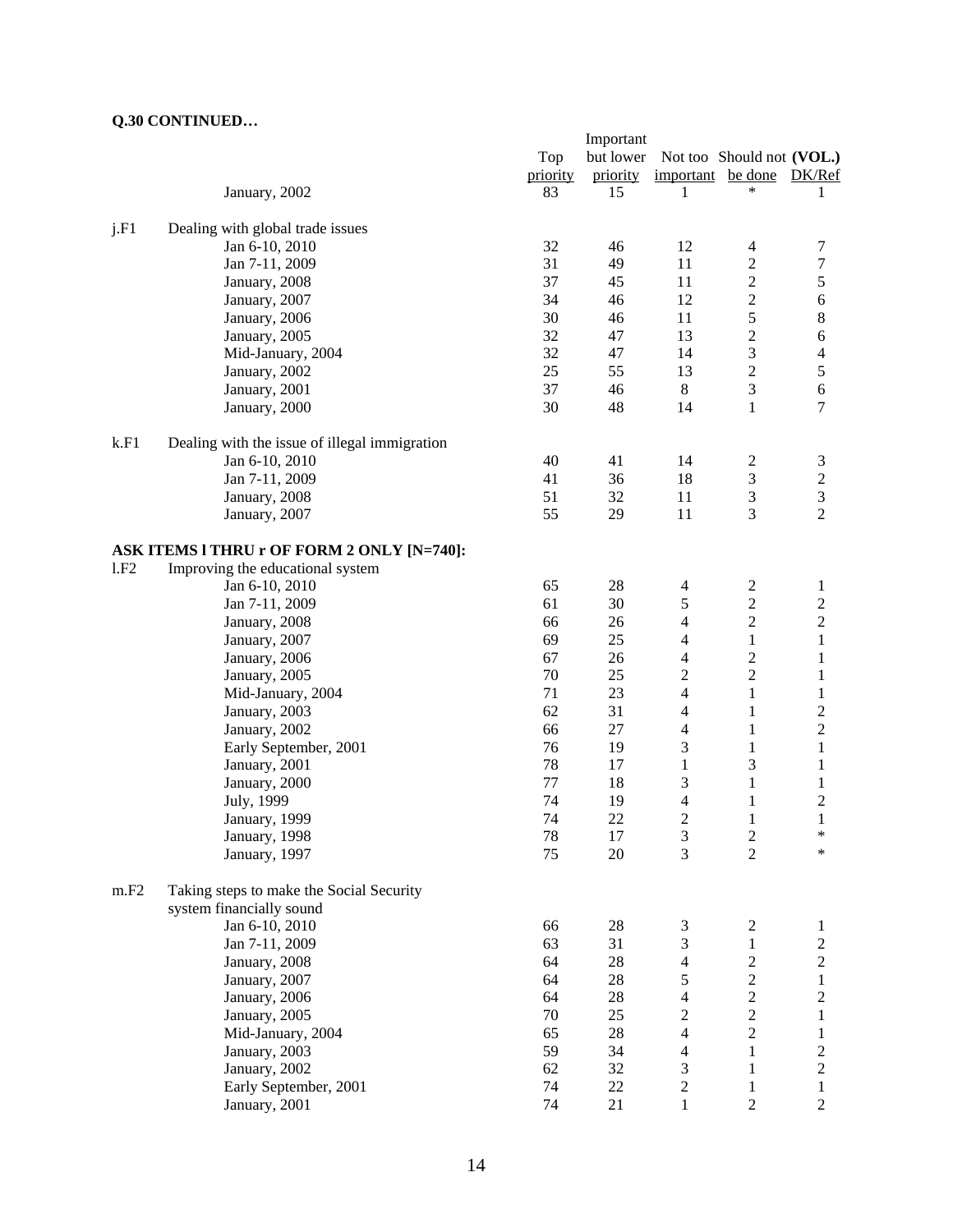|                  |                                                    | Important |                           |                         |                  |                                  |  |
|------------------|----------------------------------------------------|-----------|---------------------------|-------------------------|------------------|----------------------------------|--|
|                  |                                                    | Top       | Not too Should not (VOL.) |                         |                  |                                  |  |
|                  |                                                    | priority  | priority                  | important be done       |                  | DK/Ref                           |  |
|                  | January, 2000                                      | 69        | 27                        | $\overline{c}$          | 1                | 1                                |  |
|                  | July, 1999                                         | 73        | 23                        | 3                       | $\ast$           | 1                                |  |
|                  | January, 1999                                      | 71        | 24                        | 3                       | $\mathbf{1}$     | 1                                |  |
|                  | January, 1998                                      | 71        | 24                        | $\overline{4}$          | $\mathbf{1}$     | $\ast$                           |  |
|                  | January, 1997                                      | 75        | 20                        | $\overline{2}$          | $\overline{2}$   | $\mathbf{1}$                     |  |
| n.F2             |                                                    |           |                           |                         |                  |                                  |  |
|                  | Taking steps to make the Medicare system           |           |                           |                         |                  |                                  |  |
|                  | financially sound<br>Jan 6-10, 2010                | 63        | 30                        | 4                       | $\mathbf{1}$     |                                  |  |
|                  | Jan 7-11, 2009                                     | 60        | 32                        | 5                       |                  | $\overline{c}$<br>$\overline{c}$ |  |
|                  |                                                    | 60        | 33                        |                         | 1                | $\overline{c}$                   |  |
|                  | January, 2008                                      | 63        | 31                        | 4                       | 1                |                                  |  |
|                  | January, 2007                                      |           |                           | 3                       | 1                | $\overline{c}$                   |  |
|                  | January, 2006                                      | 62        | 30                        | 4                       | $\overline{c}$   | $\overline{c}$<br>$\ast$         |  |
|                  | January, 2005                                      | 67        | 29                        | 3                       | $\mathbf{1}$     |                                  |  |
|                  | Mid-January, 2004                                  | 62        | 32                        | 4                       | 1<br>$\ast$      | 1                                |  |
|                  | January, 2003                                      | 56        | 39                        | $\overline{4}$          |                  | 1                                |  |
|                  | January, 2002                                      | 55        | 38                        | 5                       | 1                | $\mathbf{1}$                     |  |
|                  | January, 2001                                      | 71        | 24                        | $\overline{c}$          | 1                | $\overline{c}$                   |  |
|                  | January, 2000                                      | 64        | 30                        | 3                       | $\mathbf{1}$     | $\overline{c}$                   |  |
|                  | July, 1999                                         | 71        | 24                        | $\mathfrak{Z}$          | $\mathbf{1}$     | $\,1$                            |  |
|                  | January, 1999                                      | 62        | 33                        | $\overline{\mathbf{c}}$ | $\mathbf{1}$     | $\boldsymbol{2}$                 |  |
|                  | January, 1998                                      | 64        | 31                        | 3                       | $\mathbf{1}$     | $\mathbf{1}$                     |  |
|                  | January, 1997                                      | 64        | 31                        | 3                       | $\mathbf{1}$     | $\mathbf{1}$                     |  |
| 0.F2             | Dealing with the problems of poor and needy people |           |                           |                         |                  |                                  |  |
|                  | Jan 6-10, 2010                                     | 53        | 38                        | 6                       | 2                | $\overline{c}$                   |  |
|                  | Jan 7-11, 2009                                     | 50        | 39                        | 6                       | $\mathfrak{Z}$   | $\sqrt{2}$                       |  |
|                  | January, 2008                                      | 51        | 37                        | 7                       | $\overline{c}$   | $\overline{3}$                   |  |
|                  | January, 2007                                      | 55        | 36                        | 6                       | $\overline{c}$   | $\,1$                            |  |
|                  | January, 2006                                      | 55        | 36                        | 6                       | $\mathbf{1}$     | $\boldsymbol{2}$                 |  |
|                  | January, 2005                                      | 59        | 34                        | 5                       | 1                | $\mathbf{1}$                     |  |
|                  | Mid-January, 2004                                  | 50        | 42                        | 6                       | 1                | $\mathbf{1}$                     |  |
|                  | January, 2003                                      | 48        | 45                        | 5                       | $\mathbf{1}$     | 1                                |  |
|                  | January, 2002                                      | 44        | 46                        | 7                       | $\overline{2}$   | 1                                |  |
|                  | January, 2001                                      | 63        | 28                        | 6                       | $\mathbf{1}$     | $\overline{c}$                   |  |
|                  | January, 2000                                      | 55        | 38                        | 4                       | 1                | $\overline{c}$                   |  |
|                  | July, 1999                                         | 60        | 33                        | 5                       | 1                | 1                                |  |
|                  | January, 1999                                      | 57        | 37                        | $\overline{4}$          | $\mathbf{1}$     | 1                                |  |
|                  | January, 1998                                      | 57        | 34                        | 6                       | $\sqrt{2}$       | $\mathbf{1}$                     |  |
|                  | January, 1997                                      | 57        | 35                        | 6                       | $\overline{2}$   | $\ast$                           |  |
|                  |                                                    |           |                           |                         |                  |                                  |  |
| p.F <sub>2</sub> | Dealing with the moral breakdown in the country    |           |                           |                         |                  |                                  |  |
|                  | Jan 6-10, 2010                                     | 45        | 31                        | 13                      | $\tau$           | $\overline{4}$                   |  |
|                  | Jan 7-11, 2009                                     | 45        | 29                        | 16                      | $\epsilon$       | $\overline{\mathcal{L}}$         |  |
|                  | January, 2008                                      | 43        | 31                        | 13                      | $8\,$            | 5                                |  |
|                  | January, 2007                                      | 47        | 30                        | 12                      | 8                | 3                                |  |
|                  | January, 2006                                      | 47        | 26                        | 14                      | 9                | $\overline{4}$                   |  |
|                  | January, 2005                                      | 41        | 32                        | 14                      | 10               | 3                                |  |
|                  | Mid-January, 2004                                  | 45        | 31                        | 13                      | 9                | $\overline{c}$                   |  |
|                  | January, 2003                                      | 39        | 34                        | 16                      | 7                | $\overline{4}$                   |  |
|                  | January, 2002                                      | 45        | 32                        | 12                      | 7                | $\overline{\mathcal{A}}$         |  |
|                  | January, 2001                                      | 51        | 27                        | 10                      | $\boldsymbol{7}$ | 5                                |  |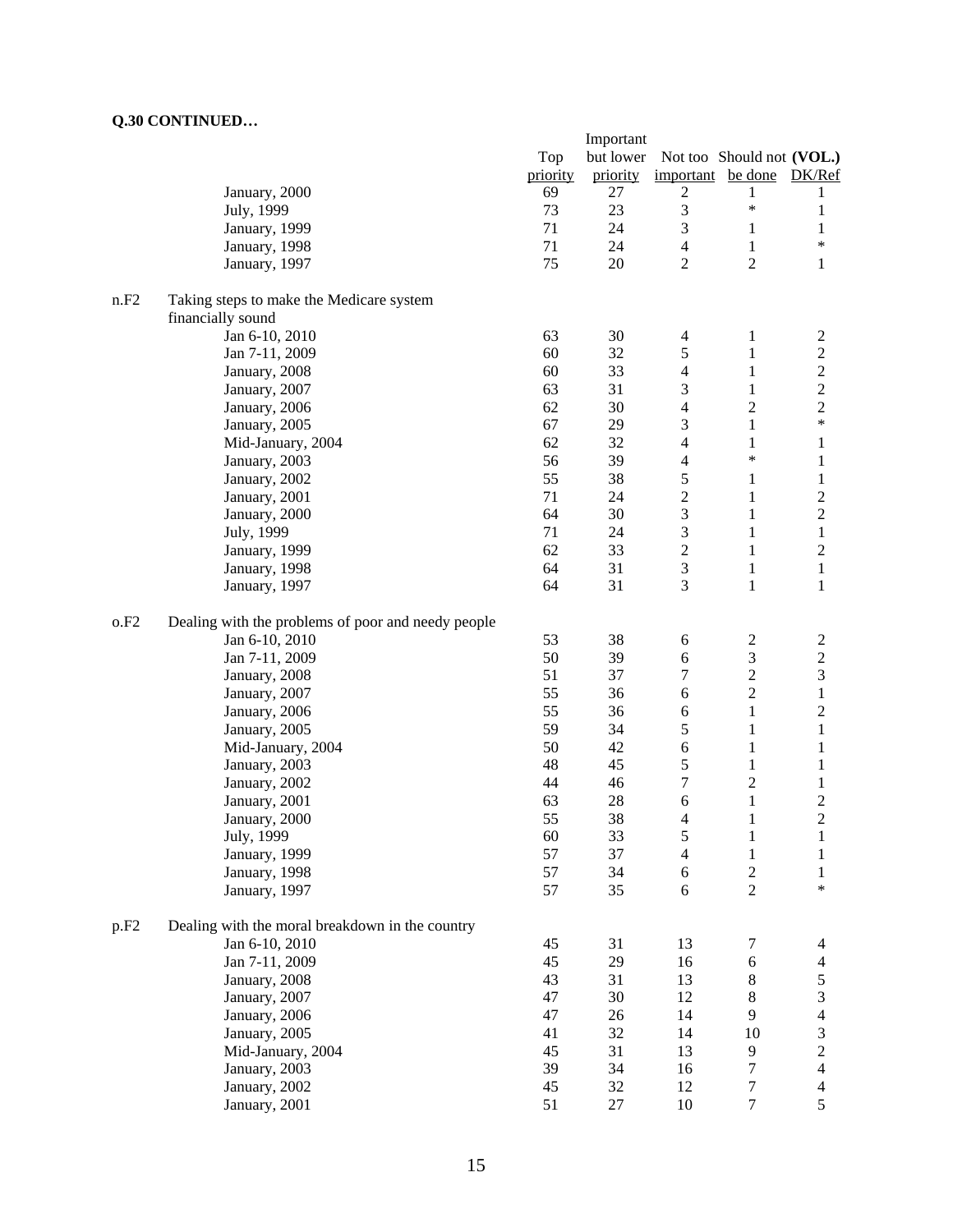|                 |                                             | Important |                                        |                   |                         |                          |  |  |
|-----------------|---------------------------------------------|-----------|----------------------------------------|-------------------|-------------------------|--------------------------|--|--|
|                 |                                             | Top       | but lower<br>Not too Should not (VOL.) |                   |                         |                          |  |  |
|                 |                                             | priority  | priority                               | important be done |                         | DK/Ref                   |  |  |
|                 | January, 2000                               | 48        | 34                                     | 9                 | 6                       | 3                        |  |  |
|                 | July, 1999                                  | 55        | 28                                     | $\,8$             | 5                       | $\overline{4}$           |  |  |
|                 | January, 1999                               | 50        | 31                                     | 10                | 5                       | $\overline{4}$           |  |  |
|                 | January, 1998                               | 48        | 31                                     | 13                | $\sqrt{6}$              | $\overline{c}$           |  |  |
|                 | January, 1997                               | 52        | 29                                     | 10                | 6                       | $\overline{3}$           |  |  |
| q.F2            | Providing health insurance to the uninsured |           |                                        |                   |                         |                          |  |  |
|                 | Jan 6-10, 2010                              | 49        | 34                                     | 7                 | 7                       | $\mathfrak{Z}$           |  |  |
|                 | Jan 7-11, 2009                              | 52        | 33                                     | 6                 | 6                       | $\mathfrak{Z}$           |  |  |
|                 | January, 2008                               | 54        | 32                                     | 8                 | $\overline{4}$          | $\overline{\mathbf{c}}$  |  |  |
|                 | January, 2007                               | 56        | 31                                     | 7                 | $\overline{4}$          | $\overline{\mathbf{c}}$  |  |  |
|                 | January, 2006                               | 59        | 30                                     | 6                 | $\sqrt{2}$              | 3                        |  |  |
|                 | January, 2005                               | 60        | 30                                     | $\tau$            | $\sqrt{2}$              | $\mathbf{1}$             |  |  |
|                 | Mid-January, 2004                           | 54        | 34                                     | $\,8\,$           | $\overline{\mathbf{3}}$ | $\mathbf{1}$             |  |  |
|                 | January, 2003                               | 45        | 41                                     | 10                | $\overline{c}$          | $\overline{\mathbf{c}}$  |  |  |
|                 | January, 2002                               | 43        | 45                                     | $\boldsymbol{7}$  | 3                       | $\frac{2}{2}$            |  |  |
|                 | January, 2001                               | 61        | 31                                     | $\overline{4}$    | $\overline{c}$          |                          |  |  |
|                 | January, 2000                               | 55        | 32                                     | 8                 | $\overline{2}$          | $\overline{3}$           |  |  |
| r.F2            | Strengthening the U.S. military             |           |                                        |                   |                         |                          |  |  |
|                 | Jan 6-10, 2010                              | 49        | 35                                     | 10                | 5                       | $\mathbf{1}$             |  |  |
|                 | Jan 7-11, 2009                              | 44        | 39                                     | $8\,$             | 4                       | 5                        |  |  |
|                 | January, 2008                               | 42        | 38                                     | 12                | 5                       | $\mathfrak{Z}$           |  |  |
|                 | January, 2007                               | 46        | 35                                     | 10                | 5                       | $\overline{\mathcal{L}}$ |  |  |
|                 | January, 2006                               | 42        | 36                                     | 13                | $\epsilon$              | 3                        |  |  |
|                 | January, 2005                               | 52        | 35                                     | $\,8\,$           | 3                       | $\overline{\mathbf{c}}$  |  |  |
|                 | Mid-January, 2004                           | 48        | 31                                     | 15                | 5                       | $\,1$                    |  |  |
|                 | January, 2003                               | 48        | 34                                     | 11                | $\overline{4}$          | 3                        |  |  |
|                 | January, 2002                               | 52        | 37                                     | $\tau$            | $rac{2}{5}$             | $\frac{2}{2}$            |  |  |
|                 | January, 2001                               | 48        | 37                                     | $\,8\,$           |                         |                          |  |  |
| <b>ASK ALL:</b> |                                             |           |                                        |                   |                         |                          |  |  |
| S.              | Strengthening the nation's economy          |           |                                        |                   |                         |                          |  |  |
|                 | Jan 6-10, 2010                              | 83        | 14                                     | $\mathbf{1}$      | $\mathbf{1}$            | $\mathbf{1}$             |  |  |
|                 | Jan 7-11, 2009                              | 85        | 12                                     | $\ast$            | $\mathbf{1}$            | $\mathbf{1}$             |  |  |
|                 | January, 2008                               | 75        | 20                                     | 2                 | $\mathbf{1}$            | $\overline{2}$           |  |  |
|                 | January, 2007                               | 68        | 25                                     | $\overline{4}$    | 2                       | 1                        |  |  |
|                 | January, 2006                               | 66        | 26                                     | 5                 | $\mathbf{1}$            | $\overline{c}$           |  |  |
|                 | January, 2005                               | 75        | 22                                     | $\overline{c}$    | $\ast$                  | $\mathbf{1}$             |  |  |
|                 | Mid-January, 2004                           | 79        | 16                                     | $\overline{c}$    | $\mathbf{1}$            | $\mathbf{2}$             |  |  |
|                 | January, 2003                               | 73        | 23                                     | $\overline{c}$    | $\mathbf{1}$            | 1                        |  |  |
|                 | January, 2002                               | 71        | 26                                     | $\boldsymbol{2}$  | $\ast$                  | 1                        |  |  |
|                 | Early September, 2001 <sup>2</sup>          | 80        | 18                                     | $\mathbf{1}$      | $\ast$                  | $\mathbf{1}$             |  |  |
|                 | January, 2001                               | 81        | 15                                     | $\sqrt{2}$        | $\mathbf{1}$            | $\mathbf{1}$             |  |  |
|                 | January, 2000                               | 70        | $25\,$                                 | 3                 | $\mathbf{1}$            | $\mathbf{1}$             |  |  |

 $\overline{c}$ 

<sup>2</sup> In Early September 2001, January 2001 and January 2000 the item was worded: "Keeping the economy strong."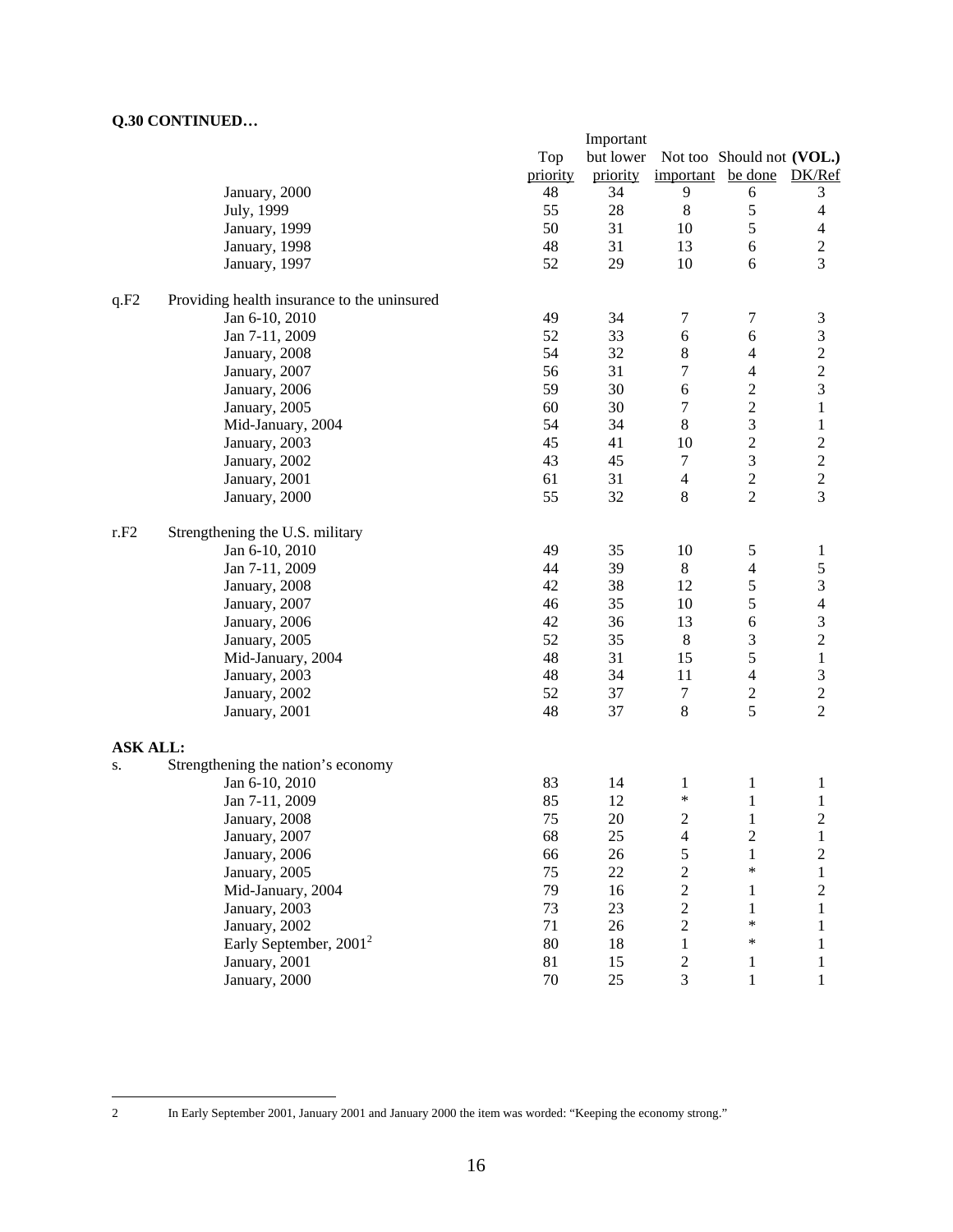|            |                                                 | Important |           |                   |                           |                         |  |
|------------|-------------------------------------------------|-----------|-----------|-------------------|---------------------------|-------------------------|--|
|            |                                                 | Top       | but lower |                   | Not too Should not (VOL.) |                         |  |
|            | ASK ITEMS t THRU w OF FORM 2 ONLY [N=740]:      | priority  | priority  | important be done |                           | DK/Ref                  |  |
| t.F2       | Dealing with the nation's energy problem        |           |           |                   |                           |                         |  |
|            | Jan 6-10, 2010                                  | 49        | 39        | 7                 | 2                         | 2                       |  |
|            | Jan 7-11, 2009                                  | 60        | 32        | 5                 | $\mathbf{1}$              |                         |  |
|            | January, 2008                                   | 59        | 32        | 6                 | 1                         | $\frac{2}{2}$           |  |
|            | January, 2007                                   | 57        | 35        | 6                 | 1                         | $\mathbf{1}$            |  |
|            | January, 2006                                   | 58        | 33        | 6                 | 1                         | $\overline{c}$          |  |
|            | January, 2005                                   | 47        | 42        | 7                 | 1                         | 3                       |  |
|            | Mid-January, 2004                               | 46        | 41        | 10                | 1                         |                         |  |
|            | January, 2003                                   | 40        | 46        | 10                | 1                         | $\frac{2}{3}$           |  |
|            | January, 2002                                   | 42        | 46        | $\tau$            | $\overline{c}$            | $\overline{\mathbf{3}}$ |  |
|            | Early September, 2001 <sup>3</sup>              | 46        | 41        | 6                 | $\overline{2}$            | $\overline{5}$          |  |
| NO ITEM u. |                                                 |           |           |                   |                           |                         |  |
| v.F2       | Reducing the influence of lobbyists and special |           |           |                   |                           |                         |  |
|            | interest groups in Washington                   |           |           |                   |                           |                         |  |
|            | Jan 6-10, 2010                                  | 36        | 34        | 18                | 7                         | 6                       |  |
|            | Jan 7-11, 2009                                  | 36        | 34        | 18                | 5                         | $\tau$                  |  |
|            | January, 2008                                   | 39        | 32        | 16                | 4                         | $\mathbf{9}$            |  |
|            | January, 2007                                   | 35        | 30        | 23                | 4                         | 8                       |  |
| W.F2       | Dealing with global warming                     |           |           |                   |                           |                         |  |
|            | Jan 6-10, 2010                                  | 28        | 36        | 20                | 14                        | $\overline{c}$          |  |
|            | Jan 7-11, 2009                                  | 30        | 37        | 19                | 10                        | $\overline{\mathbf{4}}$ |  |
|            | January, 2008                                   | 35        | 38        | 15                | 7                         | 5                       |  |
|            | January, 2007                                   | 38        | 34        | 16                | 8                         | $\overline{4}$          |  |

 $\overline{3}$ 

In Early September 2001 the item was worded: "Passing a comprehensive energy plan."